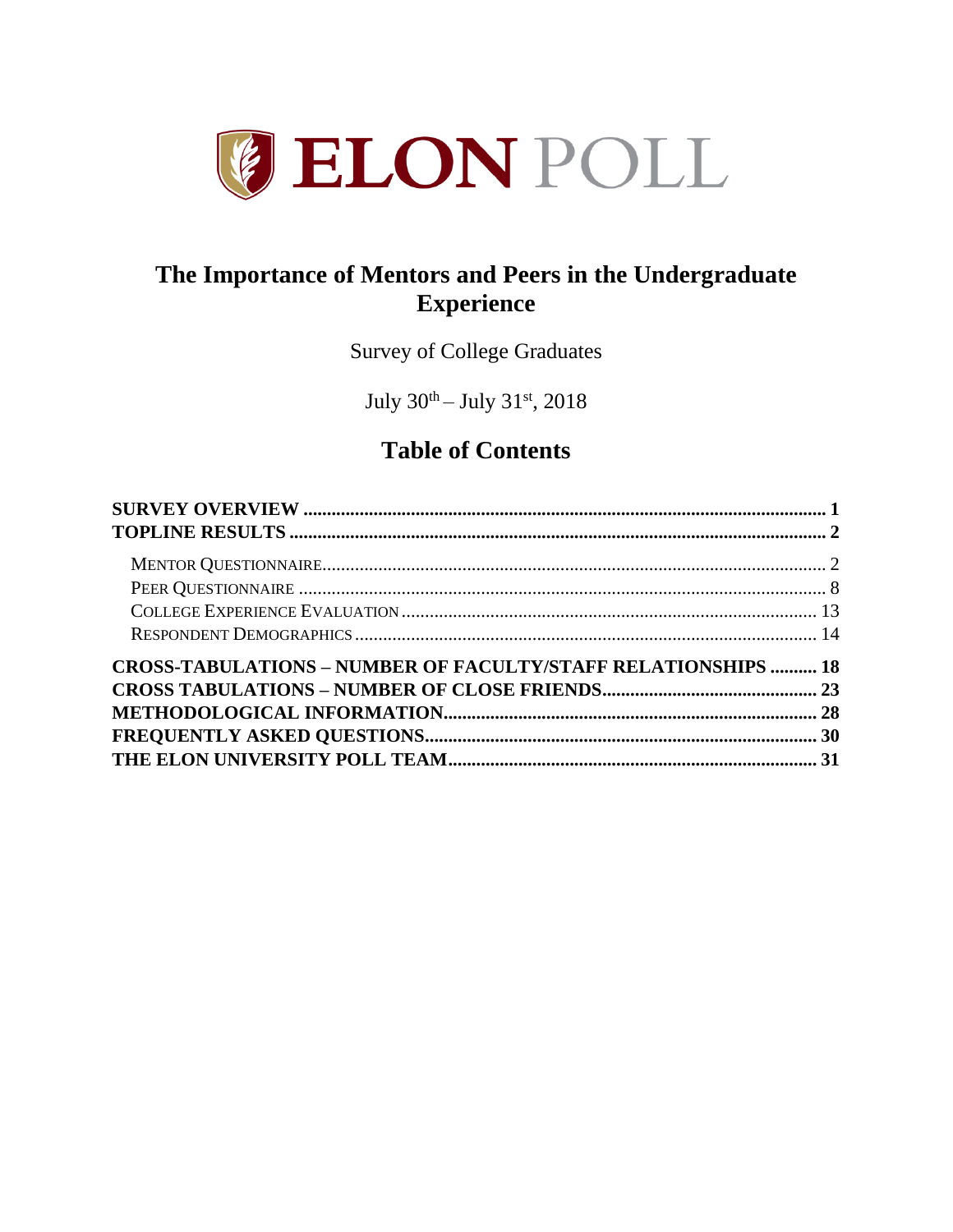<span id="page-1-0"></span>

The Elon University Poll conducted a representative online survey of Bachelor degree holders in the United States. The purpose of this survey was to study the extent of mentor and peer relationships during ungraduated education and the impact of those relationships on educational outcomes.

This survey was conducted in collaboration with the [Center for Engaged Learning](https://www.centerforengagedlearning.org/) at Elon University. The Center for Engaged Learning brings together international leaders in higher education to develop and synthesize rigorous research on central questions about student learning.

For an overview and analysis of key findings of this survey, please see the following Creative Commons article in the Conversation. ["Mentors play critical role in quality of college](https://theconversation.com/mentors-play-critical-role-in-quality-of-college-experience-new-poll-suggests-101861)  [experience, new poll suggests"](https://theconversation.com/mentors-play-critical-role-in-quality-of-college-experience-new-poll-suggests-101861) [https://theconversation.com/mentors-play-critical-role-in-quality](https://theconversation.com/mentors-play-critical-role-in-quality-of-college-experience-new-poll-suggests-101861)[of-college-experience-new-poll-suggests-101861](https://theconversation.com/mentors-play-critical-role-in-quality-of-college-experience-new-poll-suggests-101861)

The project is one part of the research for a book by Peter Felten, Executive Director of the Center for Engaged Learning, and [Leo Lambert,](https://www.elon.edu/u/administration/president/emeritus/) President Emeritus, at Elon University. The working title of this new volume is *Mentors in College: Focusing on the Power of Relationships in Undergraduate Education*. The book is scheduled to be published by Johns Hopkins University Press in early 2020.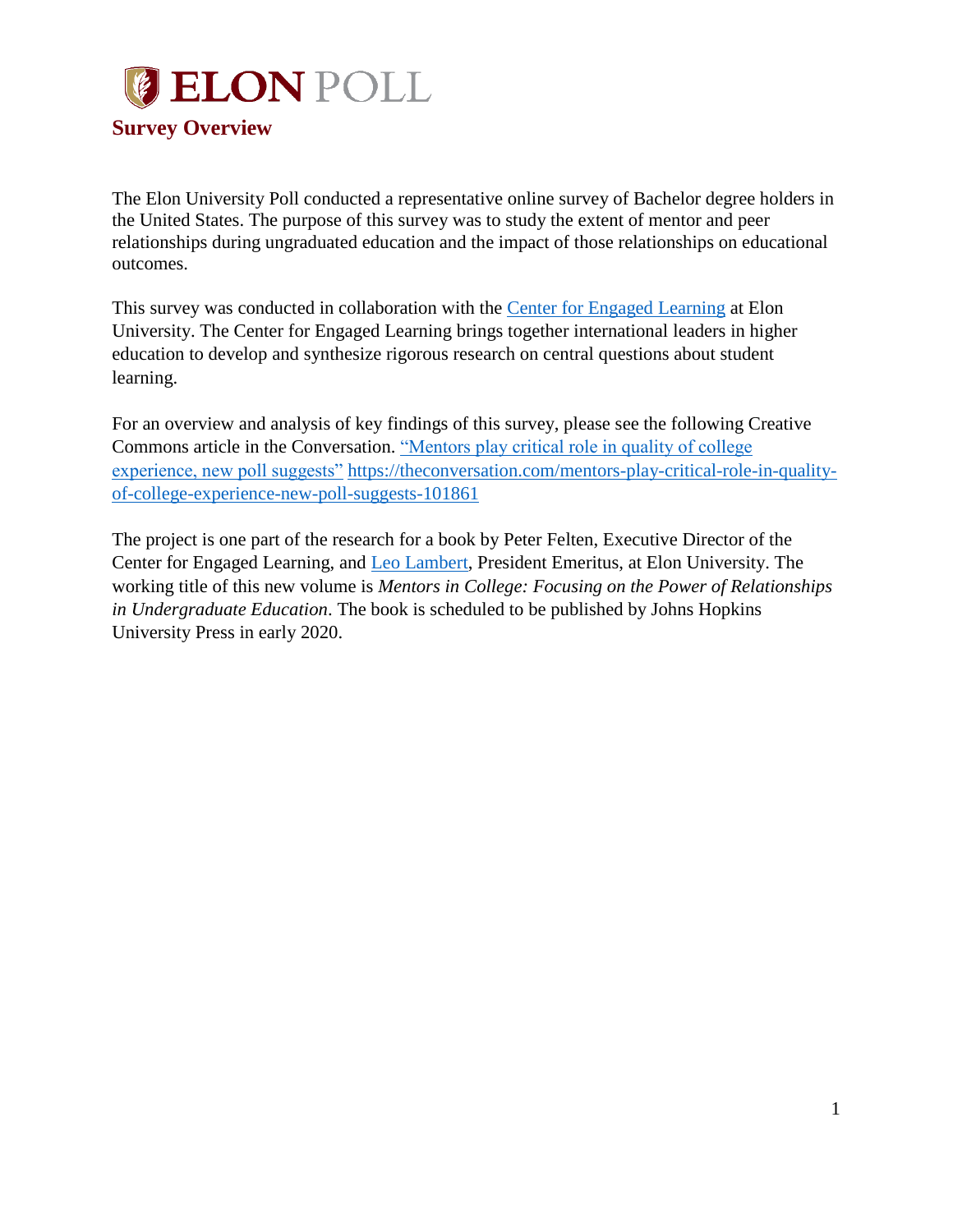<span id="page-2-0"></span>

#### **Overall intro**

This is a voluntary and anonymous survey from the Elon University Poll.

We are hoping to understand what aspects of the college experience matter most for student learning. In particular, we are interested in learning about social relationships and college success.

Are you 18 or older and willing to participate in this survey? [If no – terminate]

#### **Screener**

What is the highest level of education which you have completed?

[Survey terminated if less than Bachelor's degree]

# <span id="page-2-1"></span>**Mentor Questionnaire**

#### **Faculty Staff Mentor Count**

Think about all the people you got to know worked at your college when you were an undergraduate student. This could include professors, office staff, people who worked in student life, groundskeepers, Deans and many others.

About how many people were particularly influential in your college experience?

[Numeric Entry]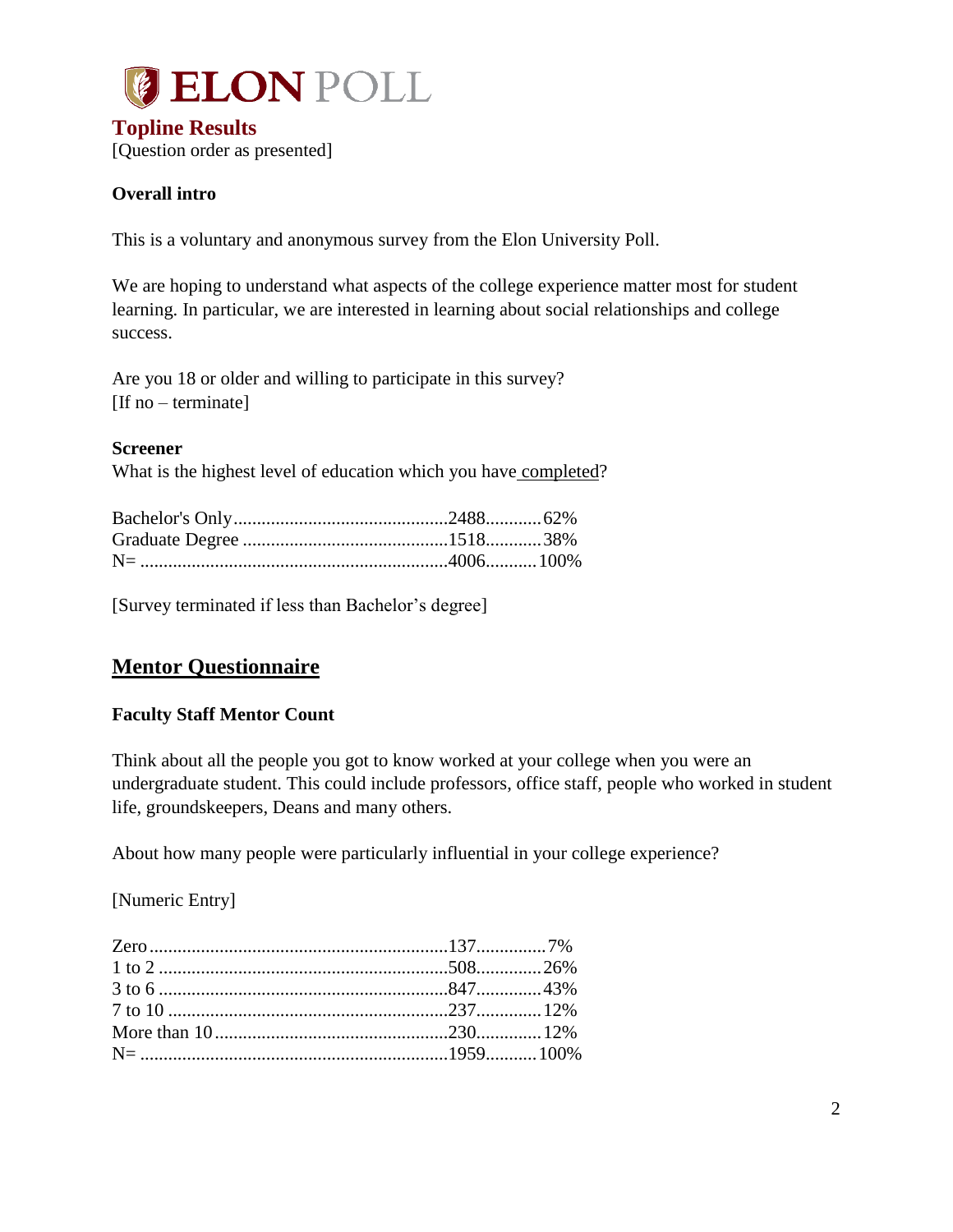

#### **Facstaff initials**

Thinking of those people who worked at your college who made a positive impact on your life, who would you say made the biggest impact?

Enter that person's initials below:

#### **Facstaff Role**

What role did [Initials] have at your college?

Faculty ...........................................................1215............67% (Someone who is primarily responsible for teaching classes)

Student Life....................................................157...............9% (Someone whose primary role is to work with students in non-class activities in residence halls, student groups, sports, etc.)

Administrator.................................................104...............6% (Someone like a provost or vice president whose primary job is to manage some aspect of the college)

Professional staff ...........................................215..............12% (Someone who works in other roles at the college such as an advisor, a librarian, a secretary, a custodian, etc.)

| <b>Other</b> |  |
|--------------|--|
|              |  |

#### **Facstaff overall**

Thinking about your overall college experience, how important was your relationship with [initial]?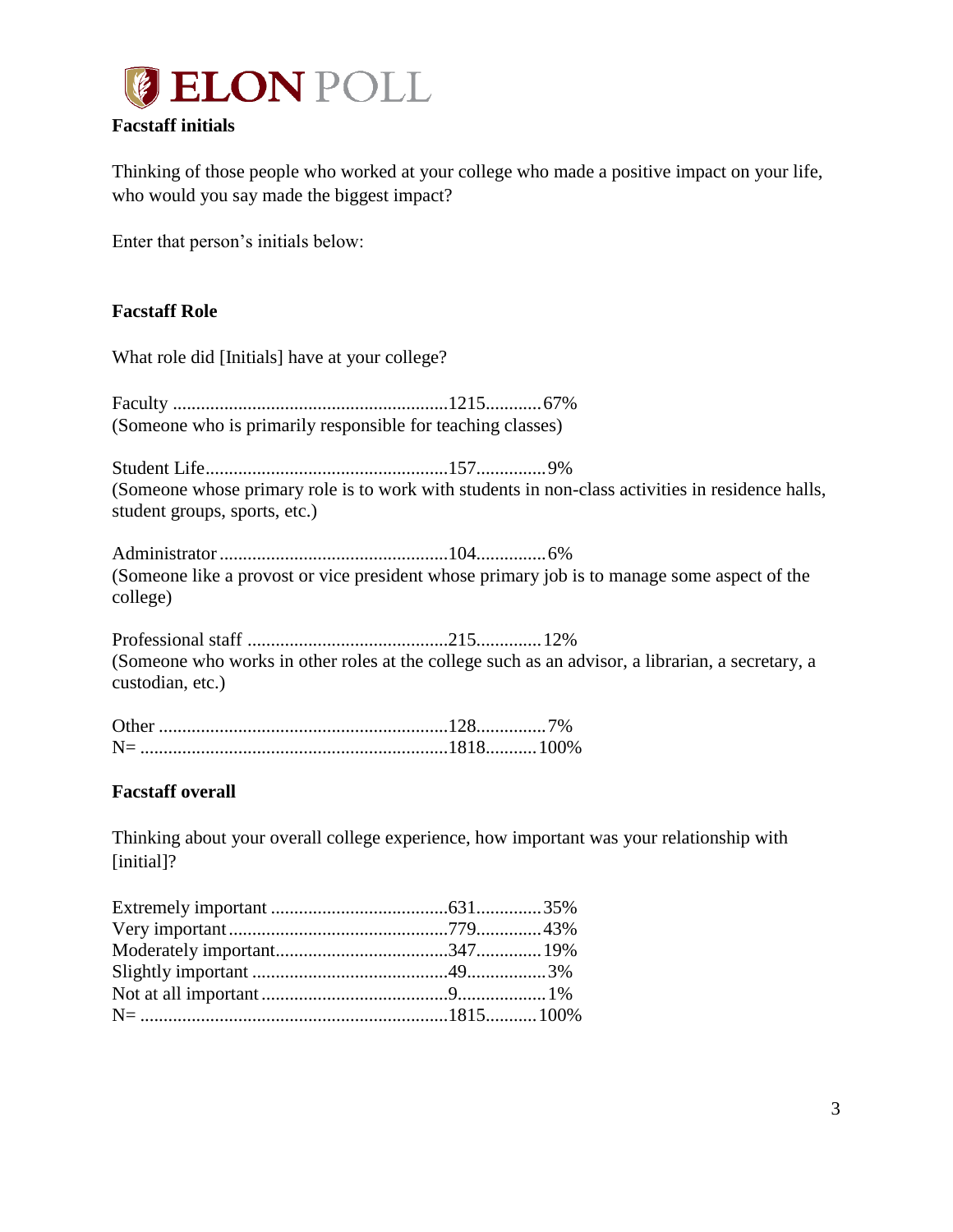

## **Facstaff Agree / Disagree**

{initials} was a mentor to me.

{initials} inspired me.

#### **Facstaff Demographics**

What race was [Initials]:

What gender was [Initials]:

How old was [Initials] when you were in college:

# **Facstaff origin**

How did you get to know [initial]?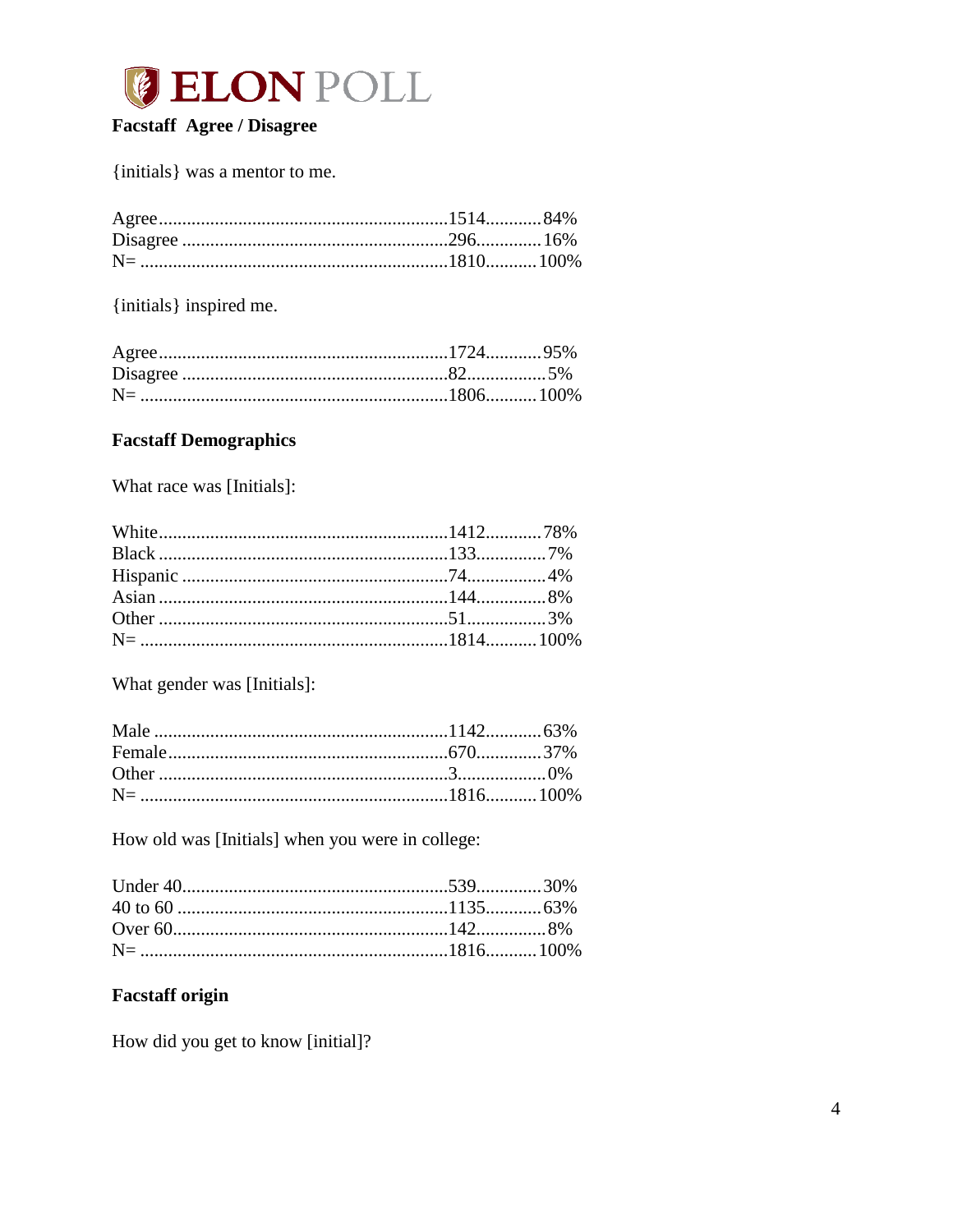

#### **Intentionality of Relationship**

[if agree "was mentor to me"]

Did you intentionally seek out a mentor relationship with [initial] or did it develop on its own?

#### **Facstaff origin2**

When did you get to know [initial] during your time in college?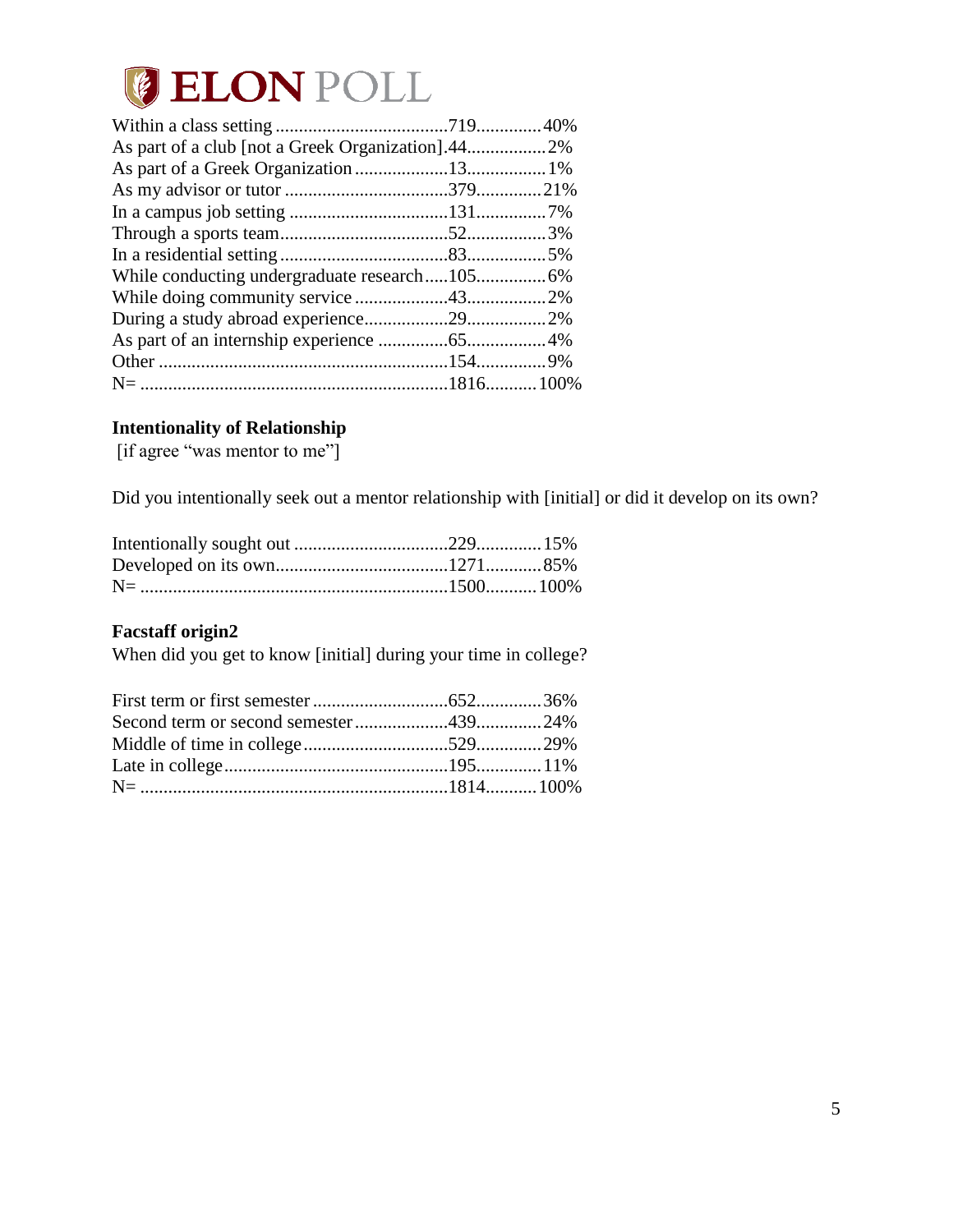

#### **Facstaff importance**

When you were in college, did [Initial] do anything to help you in these aspects of your life?

Dealing with emotional struggles

### Helping with academic learning

#### **Making social connections**

# Planning for life after college

# Finding your purpose

#### **Facstaff Persistence**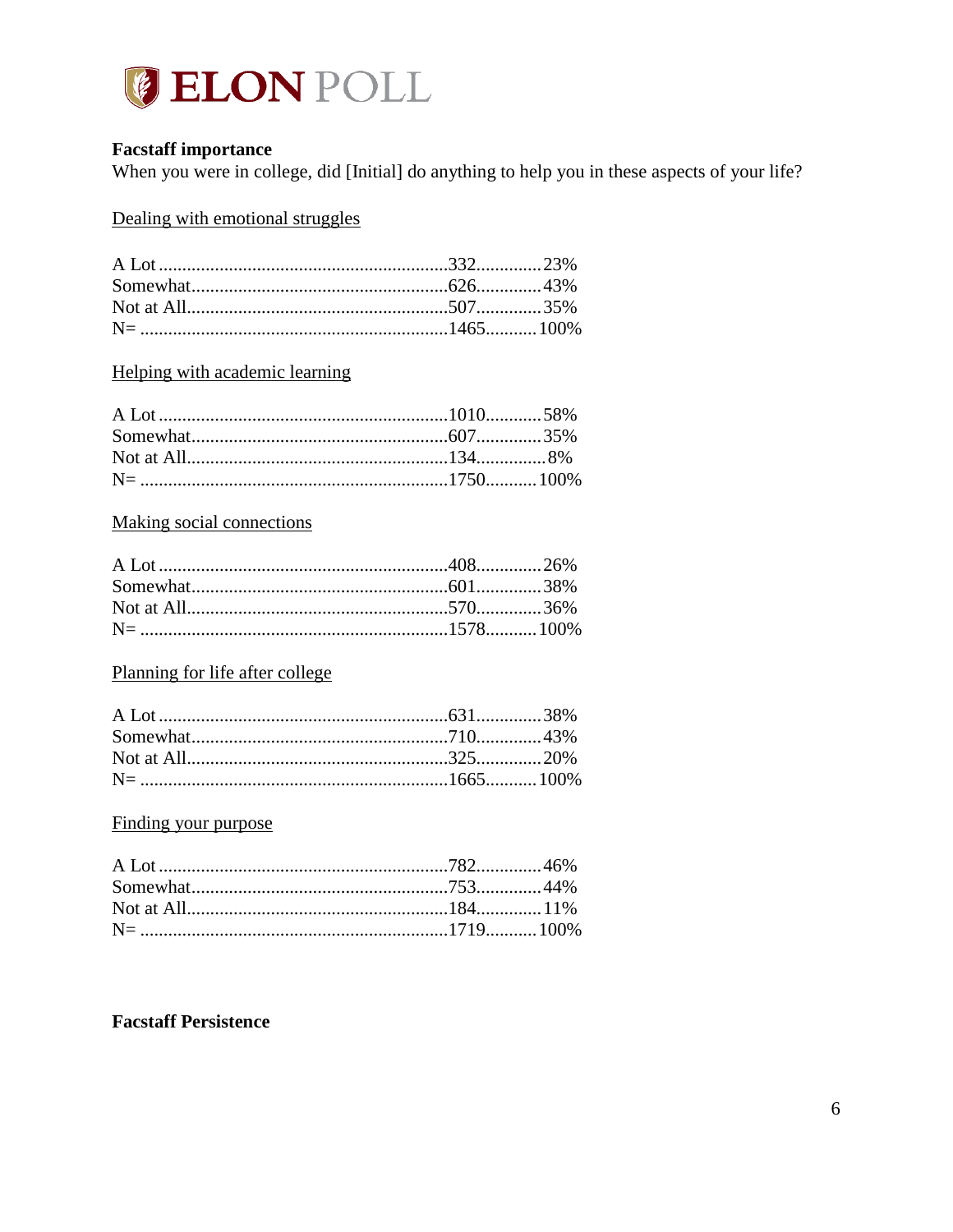# **JELON POLL**

Did you stay in touch with [initial] after you graduated?

#### **Facstaff Persistence Benefits**

[if yes to above]

Did staying in touch with [initial] help:

● your career after graduation?

● you stay connected to your university?

● you deal with life's challenges after graduation?

#### **Facstaff open-ended**

What advice would you give to new college students about making connections with people like [initial]?

#### **Facstaff open-ended2**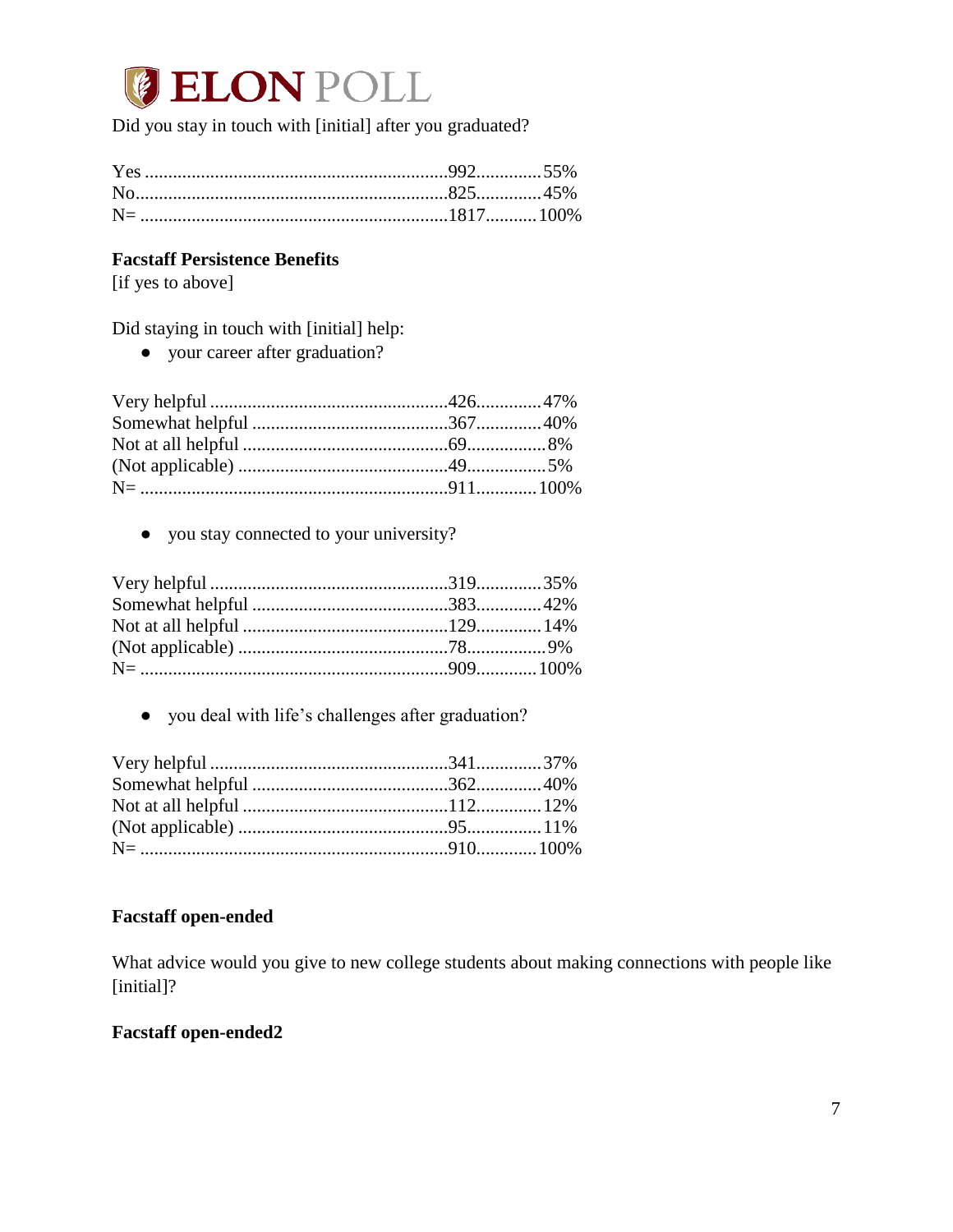

What advice would you give to college employees like [initial] about how to best help students like you?

## <span id="page-8-0"></span>**Peer Questionnaire**

[Random ½ of survey respondents]

#### **Peer Count**

Think about all the friends you met while in college who also attended your college.

About how many friends were particularly influential in your college experience? [Numeric Entry]

#### **Friend initials**

Thinking of those fellow students at your college who made a positive impact on your life, who would you say made the biggest impact?

Enter that person's initials below:

#### **Friend overall**

Thinking about your overall college experience, how important was your relationship with [initial]?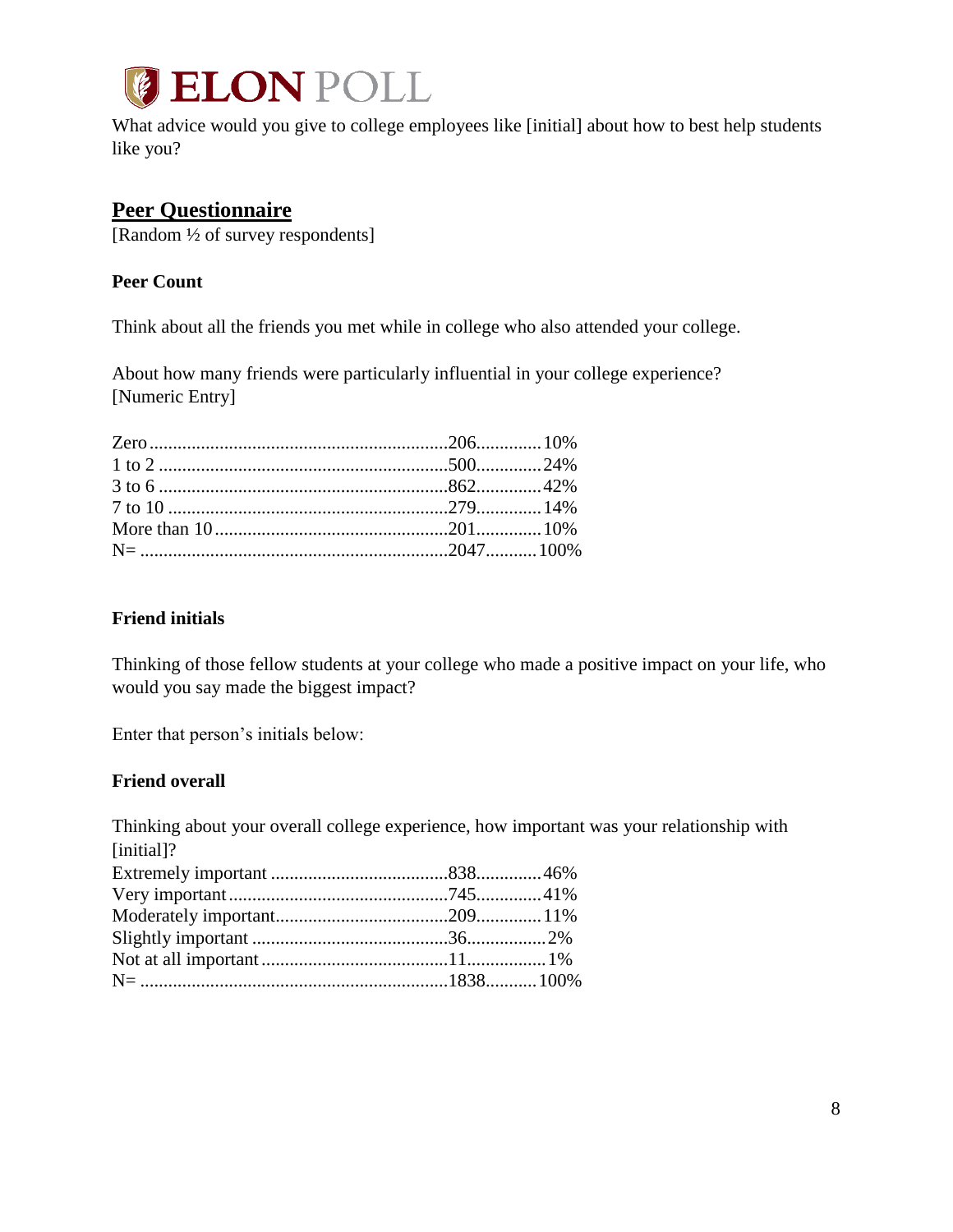

# **Friend Agree / Disagree**

For each of the following statements, please indicate whether you agree or disagree:

{initials} was a mentor to me.

{initials} inspired me.

## **Friend demographics**

What race was [Initials]?

What gender was [Initials]?

### **When Meet Friend?**

Did [initials] start at your college before you, after you, or at the same time?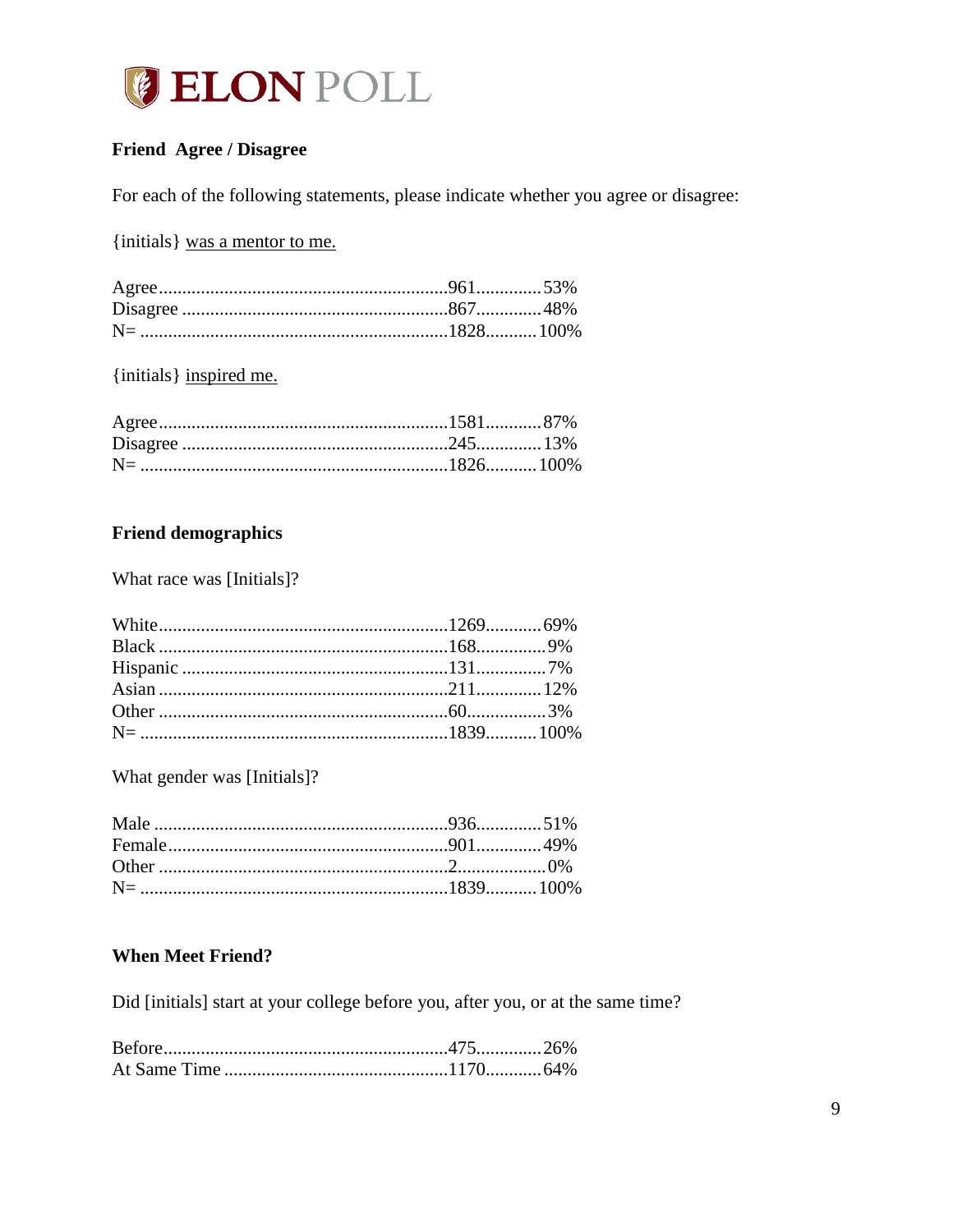# **JELON POLL**

# **Friend origin how**

How did you get to know [initial]?

| While conducting undergraduate research523% |  |
|---------------------------------------------|--|
|                                             |  |
|                                             |  |
|                                             |  |
|                                             |  |
|                                             |  |
|                                             |  |

# **Friend origin time**

When did you get to know [initial] during your time in college?

#### **Friend Importance**

When you were in college, did [Initial] do anything to help you in these aspects of your life? Dealing with emotional struggles

Helping with academic learning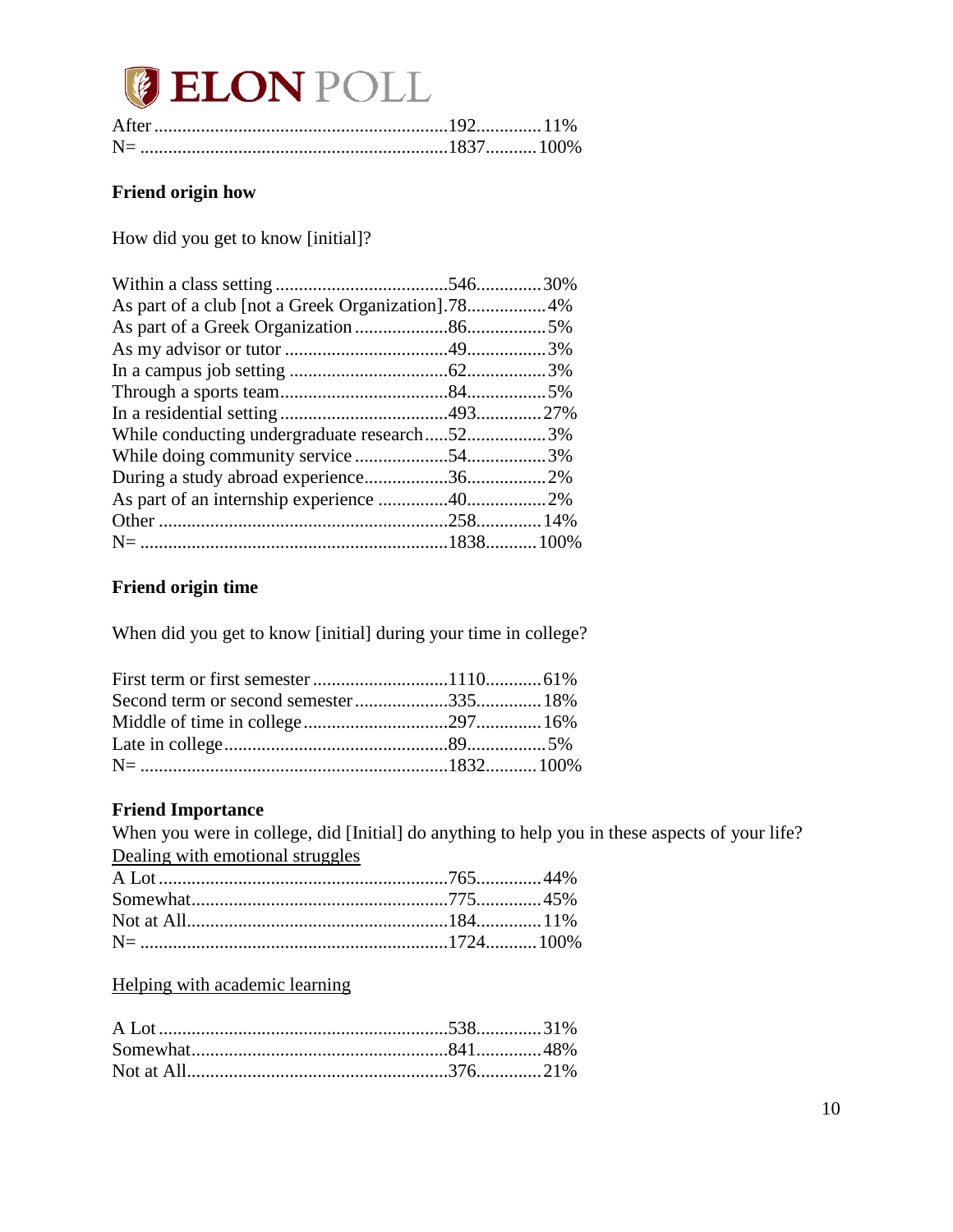

### Making social connections

# Planning for life after college

#### Finding your purpose

# **Friend persistence**

Did you stay in touch with [initial] after you graduated?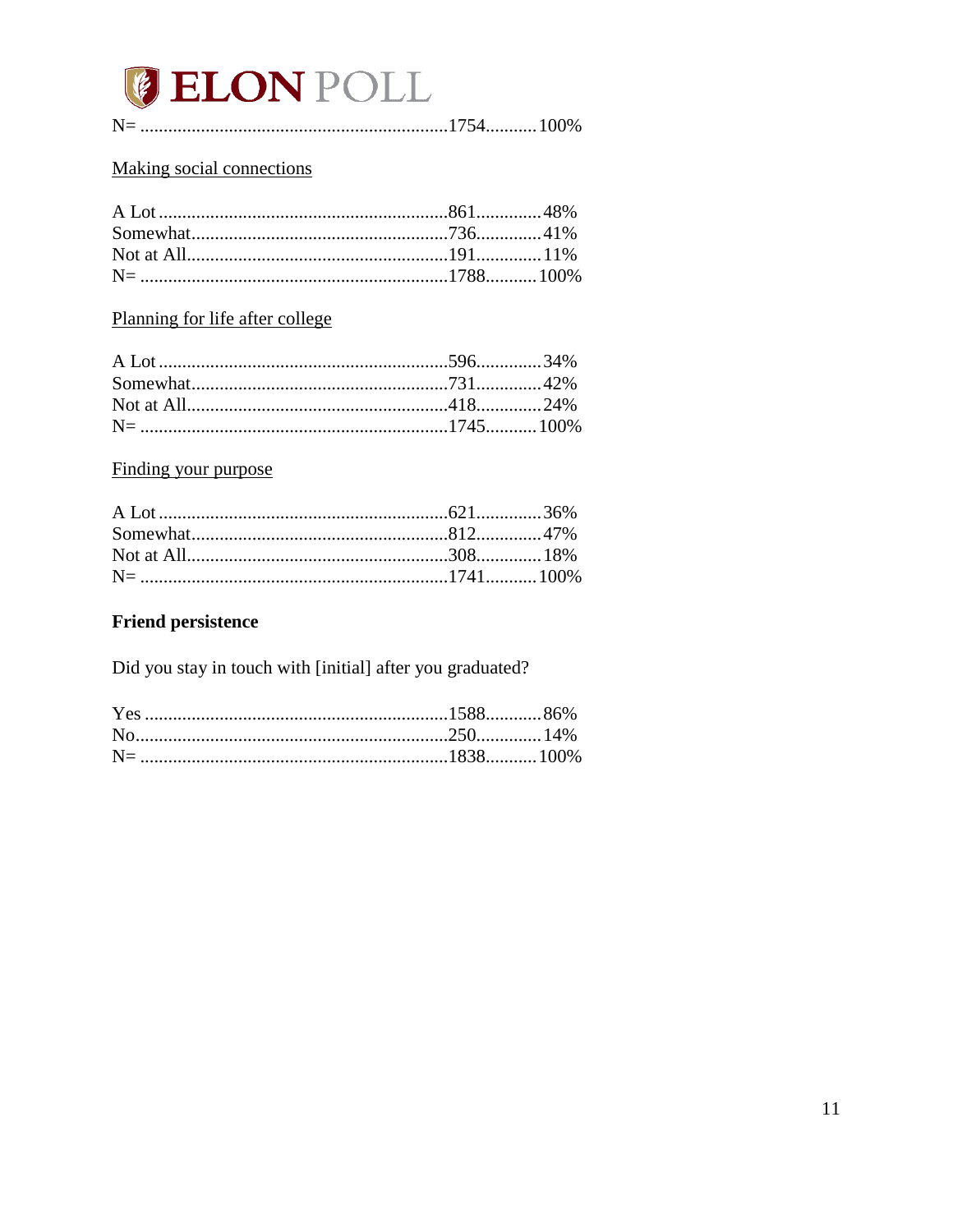

### **Friend Persistence Benefits**

Did staying in touch with [initial] help:

● your career after graduation?

| • you stay connected to your university? |  |
|------------------------------------------|--|
|                                          |  |
|                                          |  |
|                                          |  |
|                                          |  |
|                                          |  |

| • you deal with life's challenges after graduation? |  |
|-----------------------------------------------------|--|
|                                                     |  |
|                                                     |  |
|                                                     |  |
|                                                     |  |
|                                                     |  |

#### **friend open-ended**

What advice would you give to new college students about making connections with people like your friend [initial]?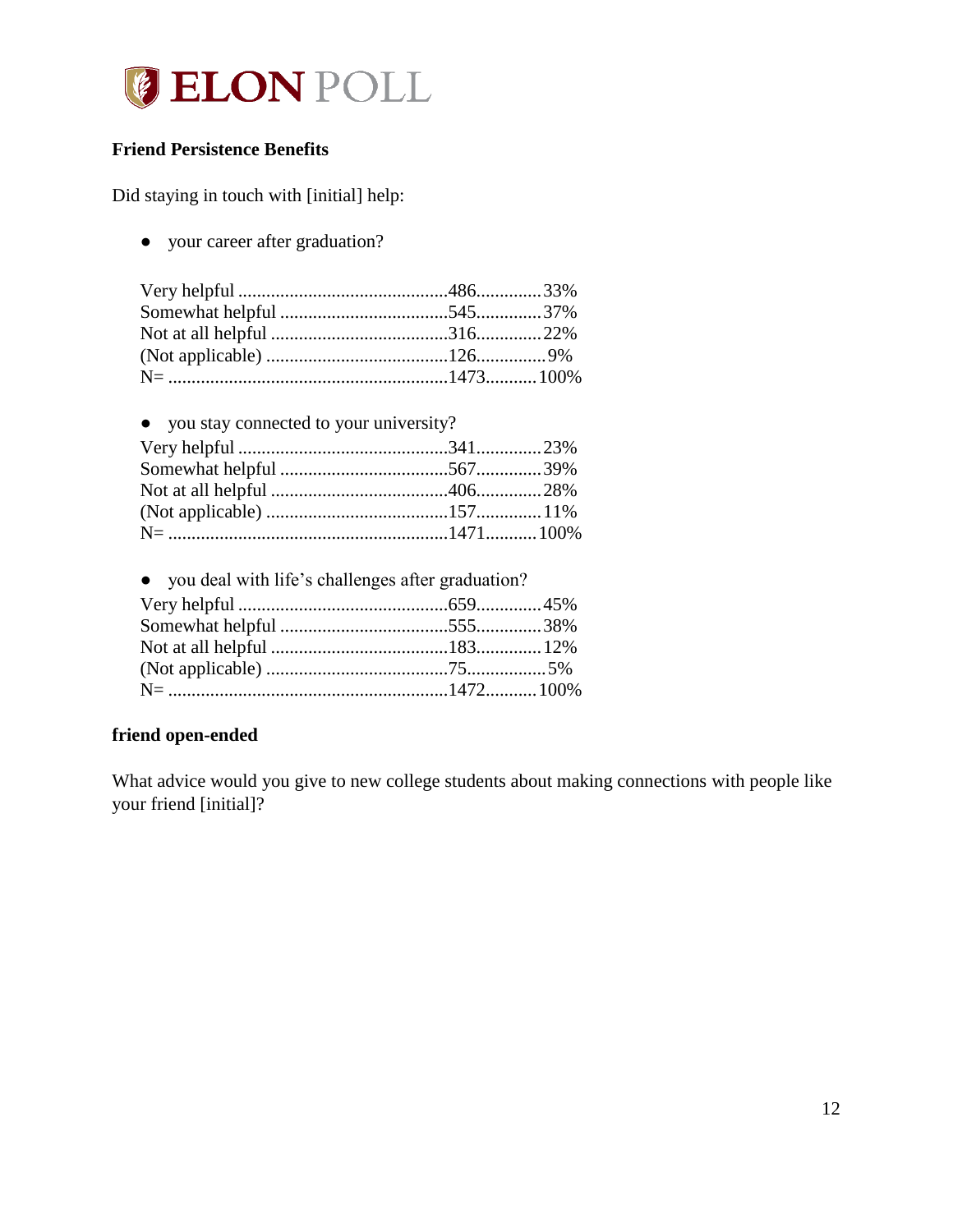

# <span id="page-13-0"></span>**College Experience Evaluation**

[all respondents]

## **Overall College Experience**

Overall, how would you rate your college experience?

#### **Worth it**

Considering both the costs and benefits of your college experience, was attending college "worth it" for you personally?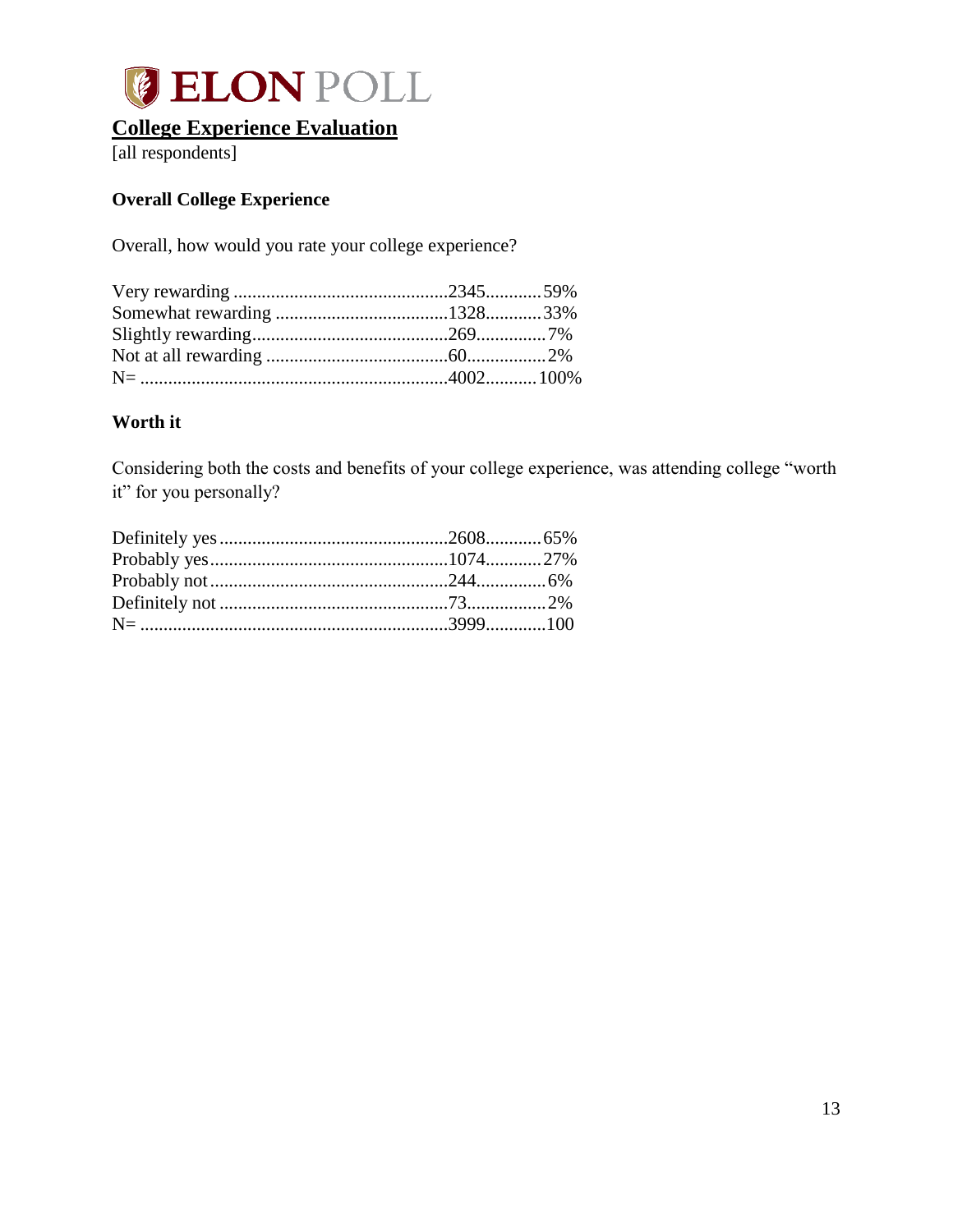

# <span id="page-14-0"></span>**Respondent Demographics**

[all respondents]

We have a few final demographic questions about you.

#### Race

Please select your race or ethnic background:

**Gender** Please select your gender:

#### Political Party in college

When you were in college, did you consider yourself a Democrat, Republican, independent or something else?

#### Political Party now

How about now? Do you currently consider yourself a Democrat, Republican, independent or something else?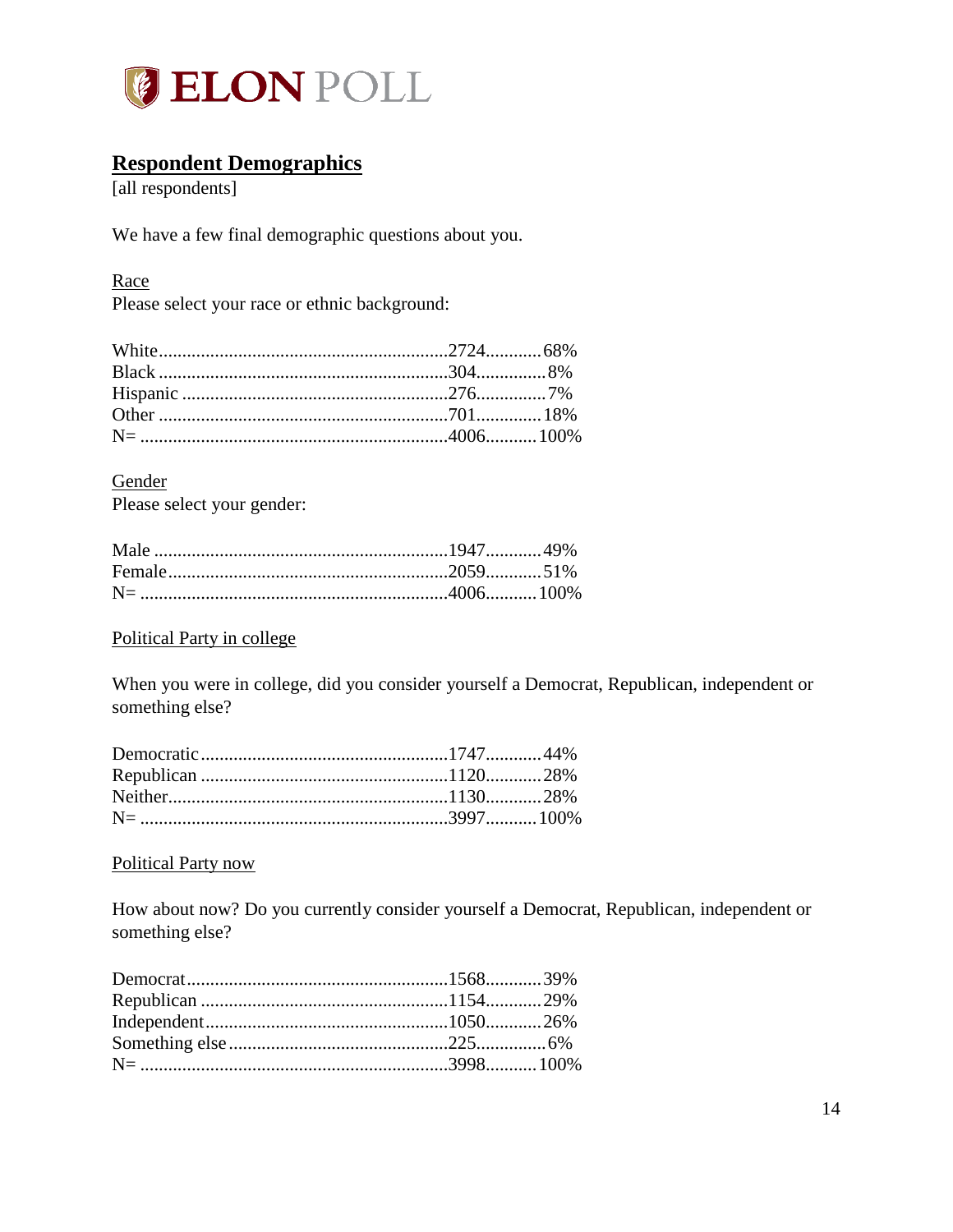

### In what year did you graduate from college?

## $\underline{Age}$

What is your current age?

# **1st Generation**

Did at least one of your parents or legal guardians complete college before you?

### **Current Income**

What is your annual household income?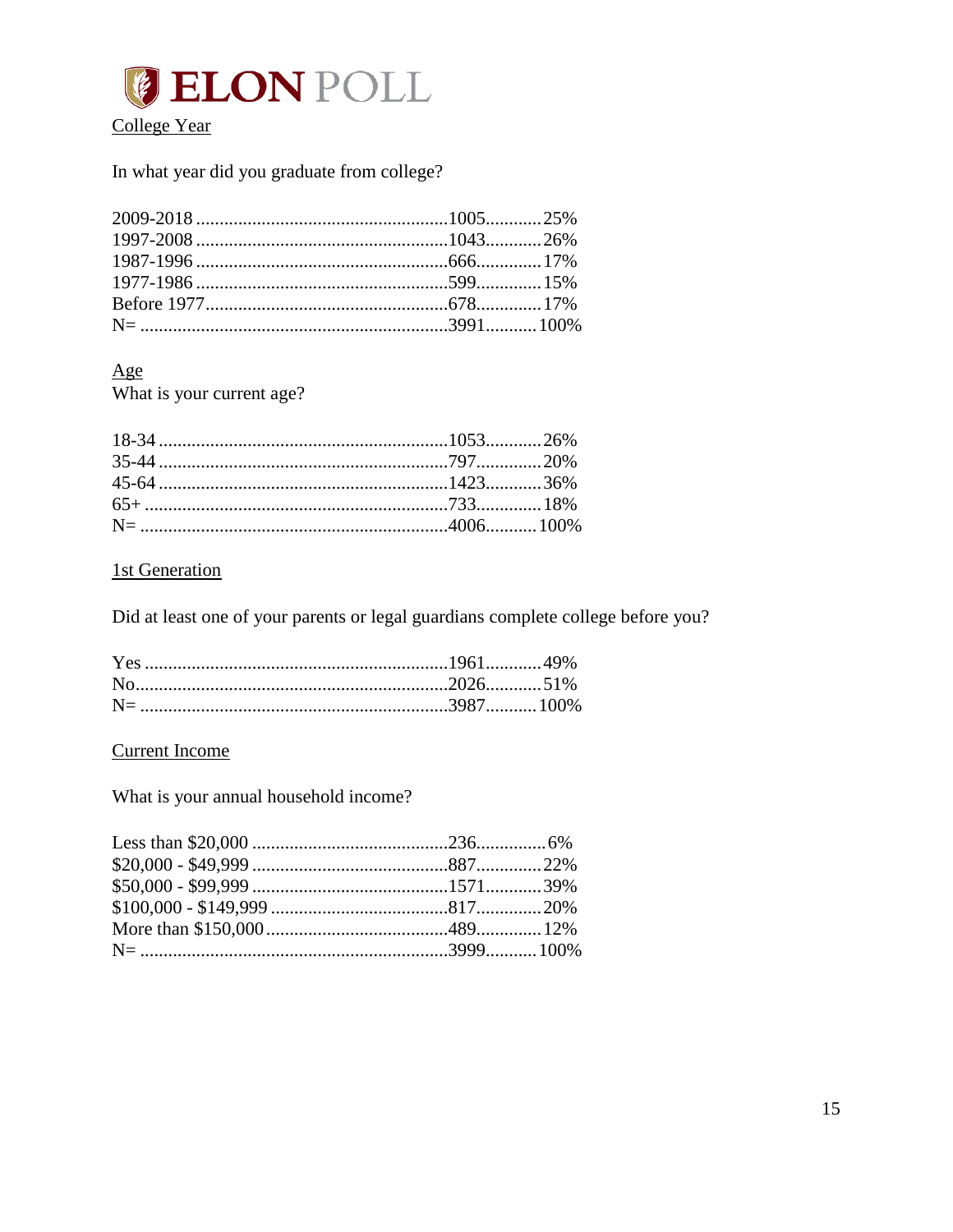# **GELON POLL**

# Major

In which of these broad areas did you major in college?

#### Debt

About how much did you take out in student loans to finance your undergraduate education?

#### **Residential**

Did you live on campus for at least a year while in college?

#### Type of College [1]

What types of degrees were offered at your undergraduate institution when you attended?

| Bachelor, Masters and Doctoral Degrees167942% |  |
|-----------------------------------------------|--|
|                                               |  |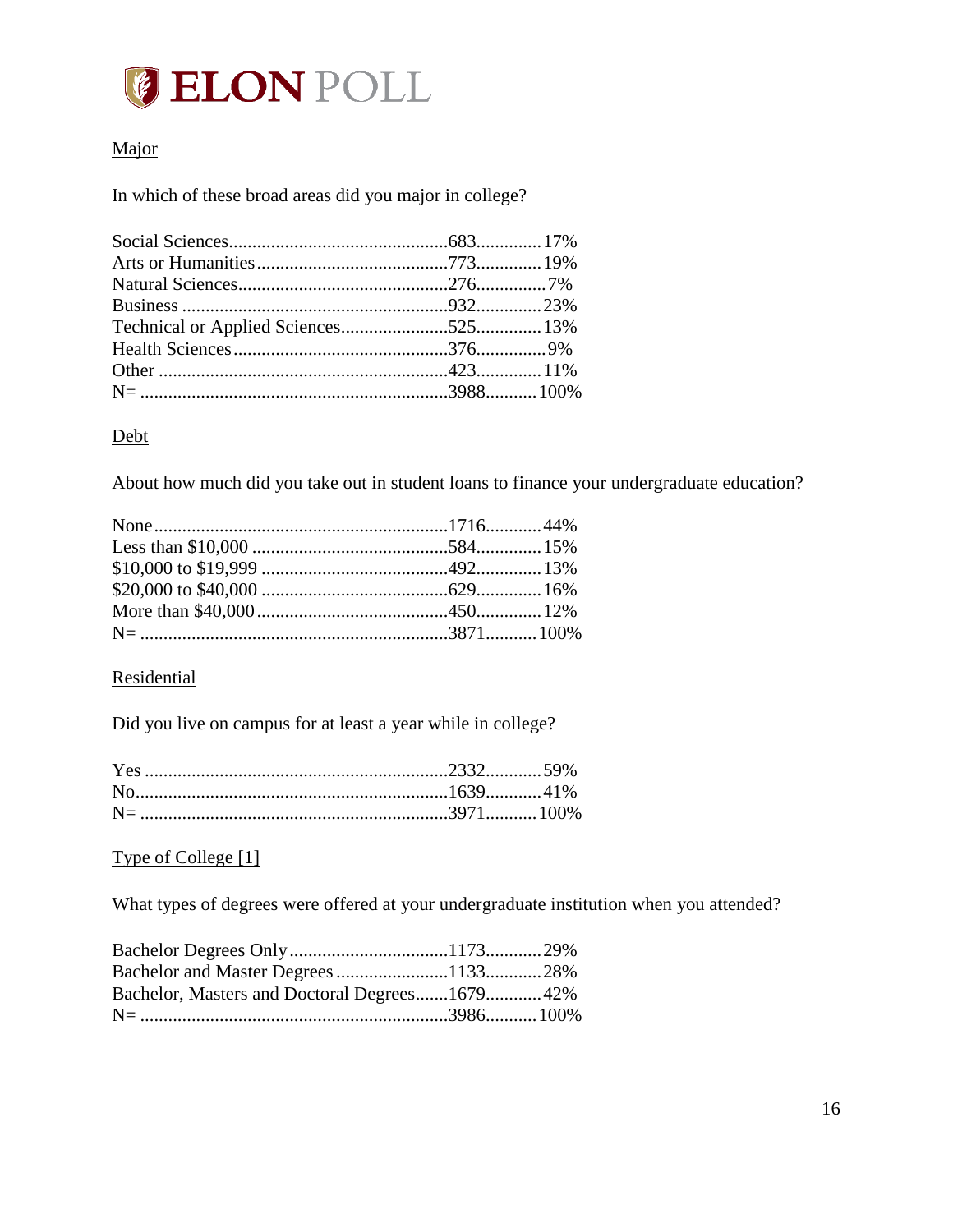

# Type of College [2]

In terms of number of undergraduates, was your college small, medium or large?

| Small (<3,000 undergraduate students)83421%         |  |
|-----------------------------------------------------|--|
| Medium (3,000-10,000 undergraduate students)172643% |  |
| Large $(>10,000$ undergraduate students) 142136%    |  |
|                                                     |  |

### Type of College [3]

Did you take most of your undergraduate classes online or in-person?

Type of College [4] [if not online]

Did most students live on or near campus at your college or did most commute to campus?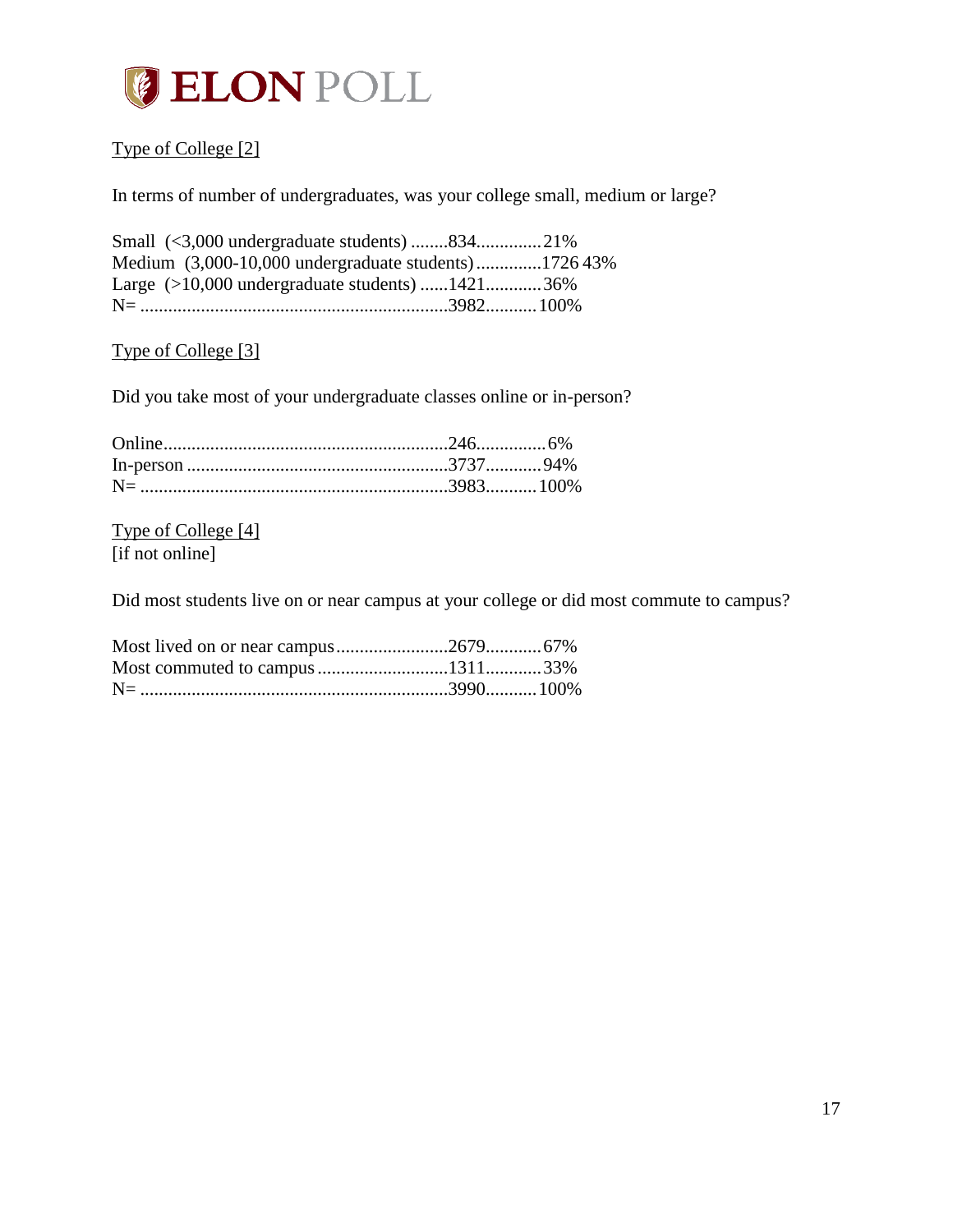# **CELON POLL**

# <span id="page-18-0"></span>**Cross-Tabulations – Number of Faculty/Staff Relationships**

#### **Overall, how would you rate your college experience?**

|              | Very<br>rewarding | Somewhat<br>rewarding | Slightly<br>rewarding | Not at all<br>rewarding | Total |
|--------------|-------------------|-----------------------|-----------------------|-------------------------|-------|
|              | $\%$              | $\%$                  | $\%$                  | %                       | %     |
| Zero         | 23                | 45                    | 22                    | 10                      | 100   |
| 1 to 2       | 46                | 42                    | 10                    | 2                       | 100   |
| 3 to 6       | 63                | 33                    | $\overline{4}$        | 0                       | 100   |
| 7 to 10      | 75                | 23                    | $\mathcal{D}_{\cdot}$ | $\Omega$                | 100   |
| More than 10 | 77                | 18                    | $\overline{4}$        | 0                       | 100   |
| Total        | 59                | 33                    |                       |                         | 100   |

#### **Considering both the costs and benefits of your college experience, was attending college "worth it" for you personally?**

|                | Definitely<br>yes | Probably yes | Probably not   | Definitely<br>$not$         | Total |
|----------------|-------------------|--------------|----------------|-----------------------------|-------|
|                | $\%$              | $\%$         | $\%$           | %                           | %     |
| Zero           | 48                | 28           | 17             | 8                           | 100   |
| 1 to 2         | 59                | 32           | 7              | 3                           | 100   |
| 3 to 6         | 67                | 27           | 6              |                             | 100   |
| <i>7 to 10</i> | 72                | 24           | $\overline{4}$ |                             | 100   |
| More than 10   | 75                | 21           | 2              | 2                           | 100   |
| Total          | 65                | 27           | 6              | $\mathcal{D}_{\mathcal{L}}$ | 100   |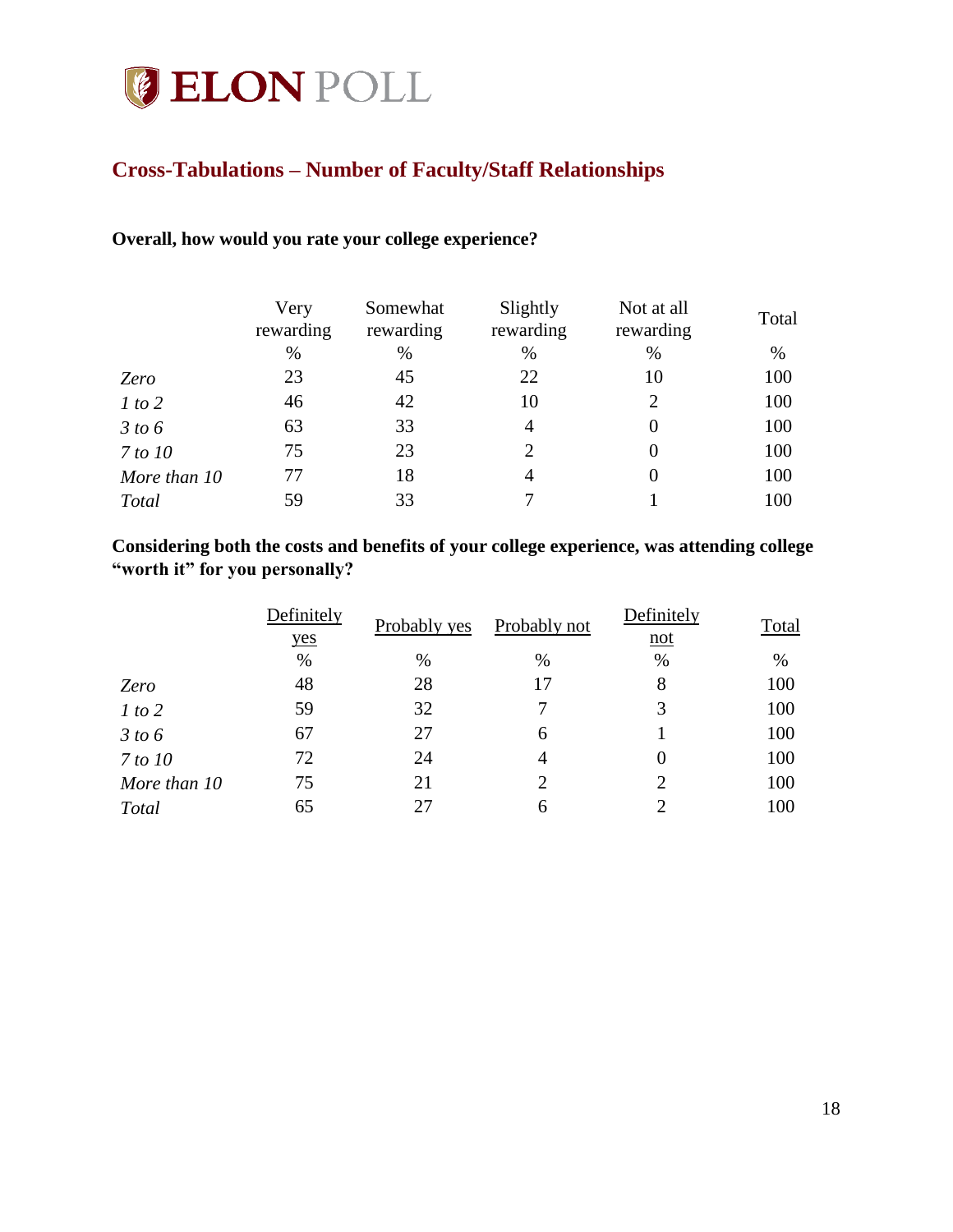# **C** ELON POLL

| <b>Overall, how would</b><br>you rate your college<br>experience?  | Zero           | $1$ to $2$ | $3$ to 6   | 7 to 10          | More<br>than 10 | Total |
|--------------------------------------------------------------------|----------------|------------|------------|------------------|-----------------|-------|
|                                                                    | %              | %          | $\%$       | $\%$             | $\%$            | $\%$  |
| Very rewarding                                                     | 3              | 20         | 46         | 15               | 15              | 100   |
| Somewhat rewarding                                                 | 10             | 33         | 43         | 8                | 7               | 100   |
| Slightly rewarding                                                 | 24             | 40         | 25         | $\overline{4}$   | 8               | 100   |
| Not at all rewarding                                               | 47             | 37         | 11         | $\overline{2}$   | 3               | 100   |
| <b>College Worth it?</b>                                           | Zero           | $1$ to $2$ | $3$ to 6   | 7 to 10          | More<br>than 10 | Total |
|                                                                    | %              | $\%$       | $\%$       | $\%$             | $\%$            | $\%$  |
| Definitely yes                                                     | 5              | 23         | 44         | 13               | 14              | 100   |
| Probably yes                                                       | 7              | 30         | 43         | 11               | 9               | 100   |
| Probably not                                                       | 19             | 29         | 39         | 8                | $\overline{4}$  | 100   |
| Definitely not                                                     | 29             | 39         | 23         | $\boldsymbol{0}$ | 10              | 100   |
| In what year did you<br>graduate from<br>college?                  | Zero           | $1$ to $2$ | $3$ to 6   | 7 to 10          | More<br>than 10 | Total |
|                                                                    | $\%$           | $\%$       | $\%$       | $\%$             | $\%$            | $\%$  |
| 2009-2018                                                          | $\overline{4}$ | 20         | 45         | 16               | 15              | 100   |
| 1997-2008                                                          | 5              | 24         | 46         | 11               | 14              | 100   |
| 1987-1996                                                          | 10             | 30         | 40         | 11               | 9               | 100   |
| 1977-1986                                                          | 10             | 31         | 39         | 12               | 8               | 100   |
| Before 1977                                                        | 9              | 30         | 43         | 9                | 9               | 100   |
| Did at least one of                                                |                |            |            |                  |                 |       |
| your parents or legal<br>guardians complete<br>college before you? | Zero           | $1$ to $2$ | $3$ to 6   | 7 to 10          | More<br>than 10 | Total |
|                                                                    | $\%$           | $\%$       | $\%$       | $\%$             | $\%$            | $\%$  |
| Yes                                                                | 5              | 23         | 44         | 14               | 14              | 100   |
| $\rm No$                                                           | 9              | 29         | $42\,$     | 11               | 9               | 100   |
| Age                                                                | Zero           | $1$ to $2$ | $3$ to $6$ | 7 to 10          | More<br>than 10 | Total |
|                                                                    | $\%$           | $\%$       | $\%$       | $\%$             | $\%$            | $\%$  |
| 18-34                                                              | $\overline{4}$ | 19         | 45         | 16               | 17              | 100   |
| 35-44                                                              | 5              | 24         | 46         | 12               | 12              | 100   |
| 45-64                                                              | 9              | 31         | 40         | 11               | 9               | 100   |
| $65+$                                                              | 9              | 29         | 44         | $\mathbf{9}$     | 9               | 100   |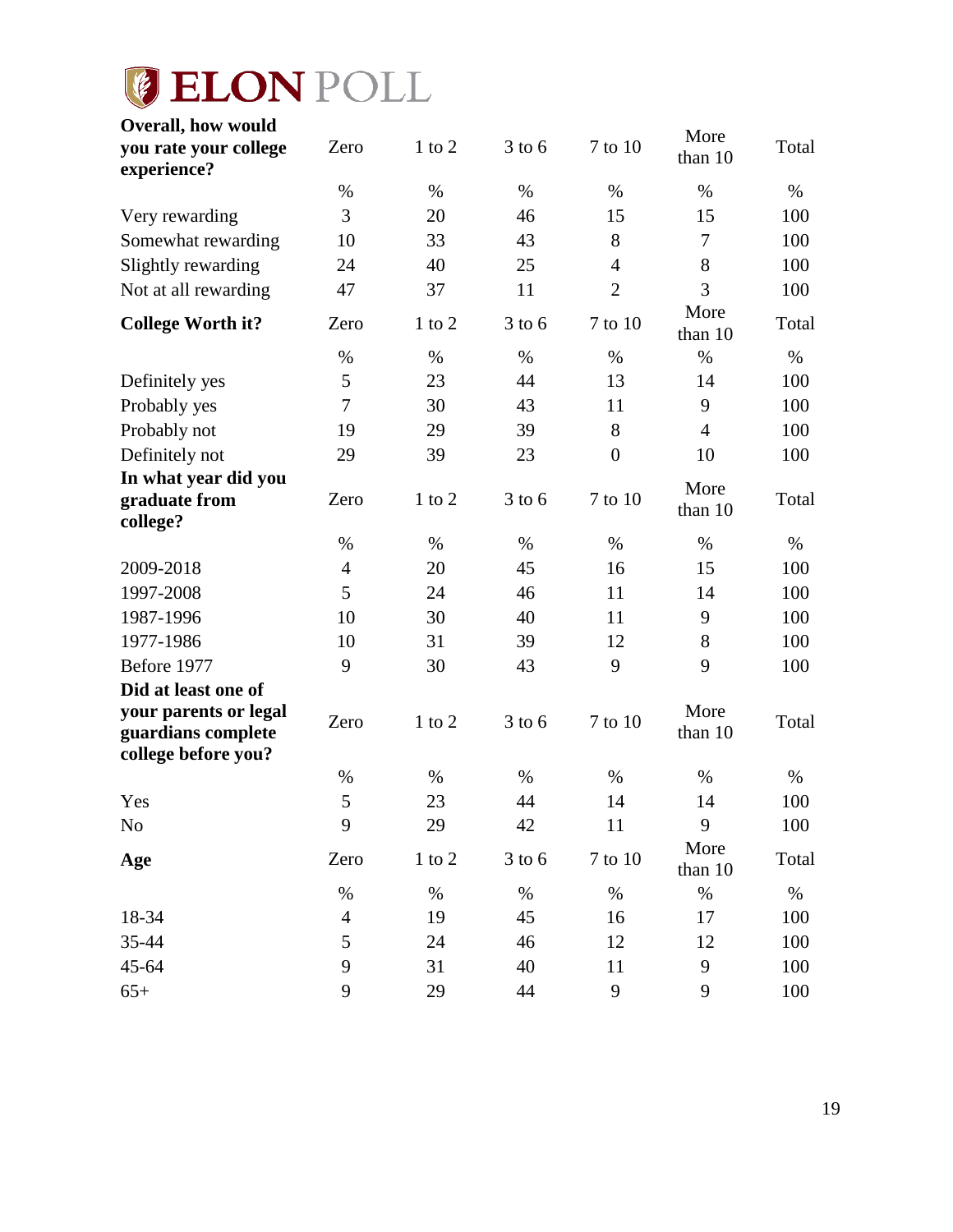

| <b>Sex</b>                                       | Zero           | $1$ to $2$ | $3$ to 6 | 7 to 10 | More<br>than 10 | Total |
|--------------------------------------------------|----------------|------------|----------|---------|-----------------|-------|
|                                                  | $\%$           | $\%$       | $\%$     | $\%$    | $\%$            | $\%$  |
| Male                                             | 8              | 26         | 41       | 13      | 12              | 100   |
| Female                                           | 6              | 26         | 45       | 11      | 12              | 100   |
| Race                                             | Zero           | $1$ to $2$ | $3$ to 6 | 7 to 10 | More<br>than 10 | Total |
|                                                  | $\%$           | $\%$       | $\%$     | $\%$    | $\%$            | $\%$  |
| White                                            | 8              | 25         | 44       | 13      | 11              | 100   |
| <b>Black</b>                                     | $\overline{2}$ | 22         | 46       | 15      | 14              | 100   |
| Hispanic                                         | $\overline{4}$ | 33         | 44       | 5       | 13              | 100   |
| Other                                            | $\overline{7}$ | 28         | 39       | 12      | 14              | 100   |
| <b>Final Degree</b>                              | Zero           | $1$ to $2$ | $3$ to 6 | 7 to 10 | More<br>than 10 | Total |
|                                                  | $\%$           | $\%$       | $\%$     | $\%$    | $\%$            | $\%$  |
| <b>Bachelor's Only</b>                           | 8              | 26         | 43       | 11      | 12              | 100   |
| <b>Graduate Degree</b>                           | 5              | 26         | 43       | 14      | 12              | 100   |
| What types of<br>degrees were offered            |                |            |          |         |                 |       |
| at your<br>undergraduate<br>institution when you | Zero           | $1$ to $2$ | $3$ to 6 | 7 to 10 | More<br>than 10 | Total |
| attended?                                        |                |            |          |         |                 |       |
|                                                  | $\%$           | $\%$       | $\%$     | $\%$    | $\%$            | %     |
| <b>Bachelor Degrees</b><br>Only                  | 9              | 28         | 42       | 10      | 11              | 100   |
| <b>Bachelor and Master</b><br>Degrees            | 6              | 22         | 45       | 15      | 13              | 100   |
| Bachelor, Masters and<br><b>Doctoral Degrees</b> | 6              | 27         | 43       | 12      | 12              | 100   |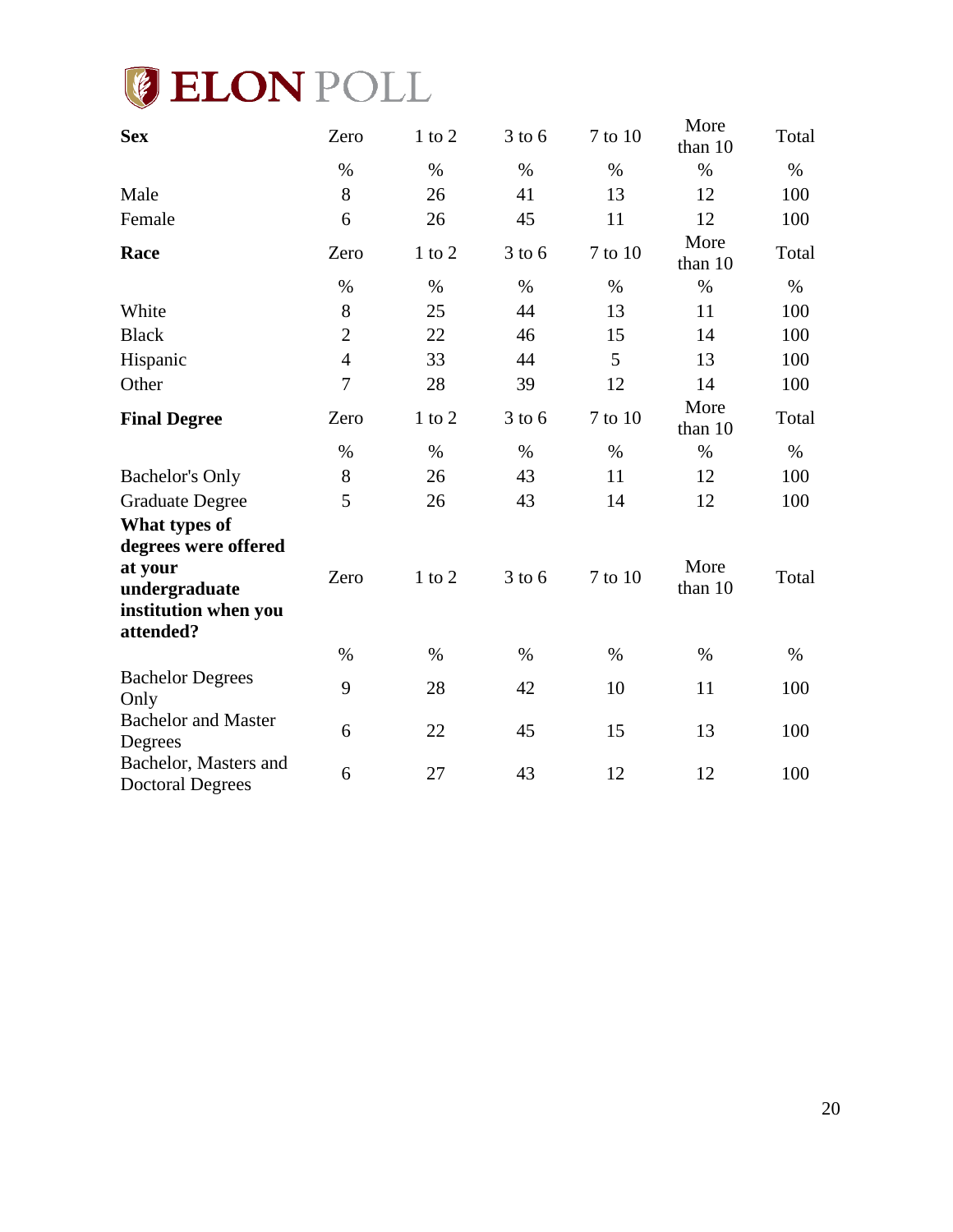# **ELON POLL**

| In terms of number                       |                |            |            |         |         |       |
|------------------------------------------|----------------|------------|------------|---------|---------|-------|
| of undergraduates,                       |                |            |            |         | More    |       |
| was your college                         | Zero           | $1$ to $2$ | $3$ to 6   | 7 to 10 | than 10 | Total |
| small, medium or                         |                |            |            |         |         |       |
| large?                                   |                |            |            |         |         |       |
|                                          | $\%$           | $\%$       | $\%$       | $\%$    | $\%$    | $\%$  |
| Small $\langle 3,000 \rangle$            |                |            |            |         |         |       |
| undergraduate                            | 6              | 25         | 46         | 13      | 10      | 100   |
| students)                                |                |            |            |         |         |       |
| Medium $(3,000-$<br>10,000 undergraduate | $\overline{7}$ | 26         | 42         | 12      | 14      | 100   |
| students)                                |                |            |            |         |         |       |
| Large $(>10,000$                         |                |            |            |         |         |       |
| undergraduate                            | 8              | 27         | 42         | 12      | 11      | 100   |
| students)                                |                |            |            |         |         |       |
| Did you take most of                     |                |            |            |         |         |       |
| your undergraduate                       |                |            |            |         | More    |       |
| classes online or in-                    | Zero           | $1$ to $2$ | $3$ to 6   | 7 to 10 | than 10 | Total |
| person?                                  |                |            |            |         |         |       |
|                                          | $\%$           | $\%$       | $\%$       | $\%$    | $\%$    | $\%$  |
| Online                                   | 9              | 26         | 32         | 10      | 23      | 100   |
| In-person                                | 7              | 26         | 44         | 12      | 11      | 100   |
| Did most students at                     |                |            |            |         |         |       |
| your college live on                     |                |            |            |         | More    |       |
| campus (or in                            | Zero           | $1$ to $2$ | $3$ to 6   | 7 to 10 | than 10 | Total |
| student housing near                     |                |            |            |         |         |       |
| campus)?                                 |                |            |            |         |         |       |
|                                          | $\%$           | $\%$       | $\%$       | $\%$    | $\%$    | $\%$  |
| Most lived on or near                    | 6              | 23         | 44         | 14      | 13      | 100   |
| campus                                   |                |            |            |         |         |       |
| Most commuted to                         | 9              | 32         | 41         | 9       | 9       | 100   |
| campus                                   |                |            |            |         |         |       |
| Did you live on                          |                |            |            |         | More    |       |
| campus for at least a                    | Zero           | $1$ to $2$ | $3$ to $6$ | 7 to 10 | than 10 | Total |
| year while in college?                   |                |            |            |         |         |       |
|                                          | %              | $\%$       | %          | %       | $\%$    | %     |
| Yes                                      | 6              | 25         | 43         | 14      | 13      | 100   |
| No                                       | 8              | 28         | 44         | 10      | 10      | 100   |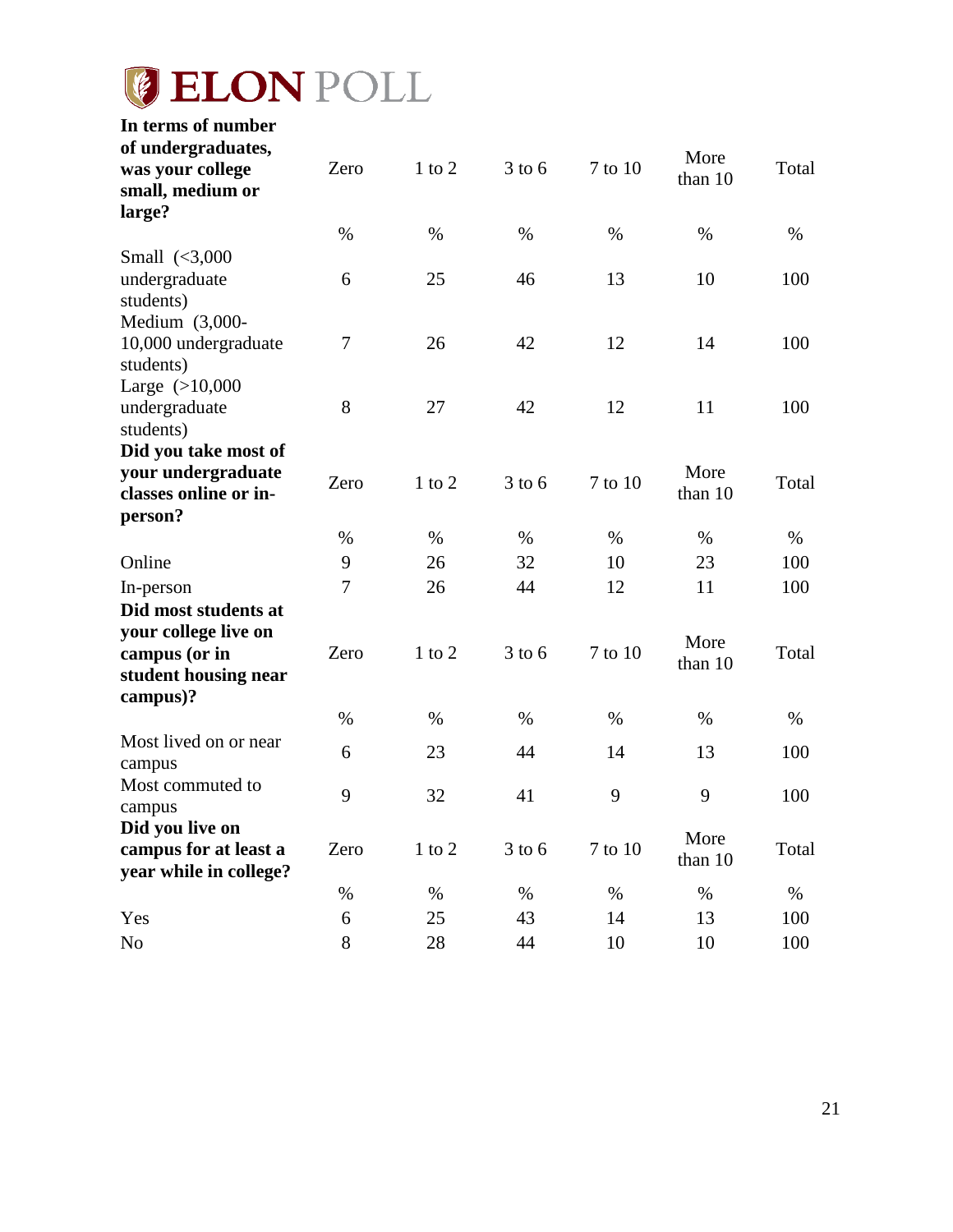

| <b>Major</b>                                                                       | Zero           | $1$ to $2$ | $3$ to 6 | 7 to 10 | More<br>than 10 | Total |
|------------------------------------------------------------------------------------|----------------|------------|----------|---------|-----------------|-------|
|                                                                                    | $\%$           | $\%$       | $\%$     | $\%$    | $\%$            | $\%$  |
| <b>Social Sciences</b>                                                             | 6              | 29         | 47       | 10      | 9               | 100   |
| <b>Arts or Humanities</b>                                                          | 6              | 22         | 44       | 14      | 14              | 100   |
| <b>Natural Sciences</b>                                                            | 5              | 21         | 49       | 11      | 14              | 100   |
| <b>Business</b>                                                                    | 10             | 25         | 41       | 12      | 12              | 100   |
| <b>Technical or Applied</b><br>Sciences                                            | 9              | 28         | 35       | 14      | 14              | 100   |
| <b>Health Sciences</b>                                                             | $\mathfrak{Z}$ | 26         | 50       | 12      | 9               | 100   |
| Other                                                                              | $\overline{7}$ | 34         | 39       | 10      | 9               | 100   |
| About how much did                                                                 |                |            |          |         |                 |       |
| you take out in<br>student loans to<br>finance your<br>undergraduate<br>education? | Zero           | $1$ to $2$ | $3$ to 6 | 7 to 10 | More<br>than 10 | Total |
|                                                                                    | $\%$           | $\%$       | $\%$     | $\%$    | $\%$            | $\%$  |
| None                                                                               | 8              | 30         | 42       | 11      | 10              | 100   |
| Less than \$10,000                                                                 | 9              | 28         | 42       | 10      | 11              | 100   |
| \$10,000 to \$19,999                                                               | 9              | 22         | 45       | 12      | 12              | 100   |
| \$20,000 to \$40,000                                                               | $\overline{4}$ | 20         | 46       | 16      | 14              | 100   |
| More than \$40,000                                                                 | 3              | 25         | 43       | 13      | 16              | 100   |
| What is your annual<br>household income?                                           | Zero           | $1$ to $2$ | $3$ to 6 | 7 to 10 | More<br>than 10 | Total |
|                                                                                    | $\%$           | $\%$       | $\%$     | $\%$    | $\%$            | $\%$  |
| Less than \$20,000                                                                 | 12             | 20         | 42       | 14      | 12              | 100   |
| \$20,000 - \$49,999                                                                | $\overline{7}$ | 25         | 43       | 12      | 13              | 100   |
| \$50,000 - \$99,999                                                                | 6              | 26         | 45       | 11      | 12              | 100   |
| $$100,000 - $149,999$                                                              | 7              | 28         | 42       | 12      | 11              | 100   |
| More than \$150,000                                                                | 9              | 27         | 41       | 13      | 11              | 100   |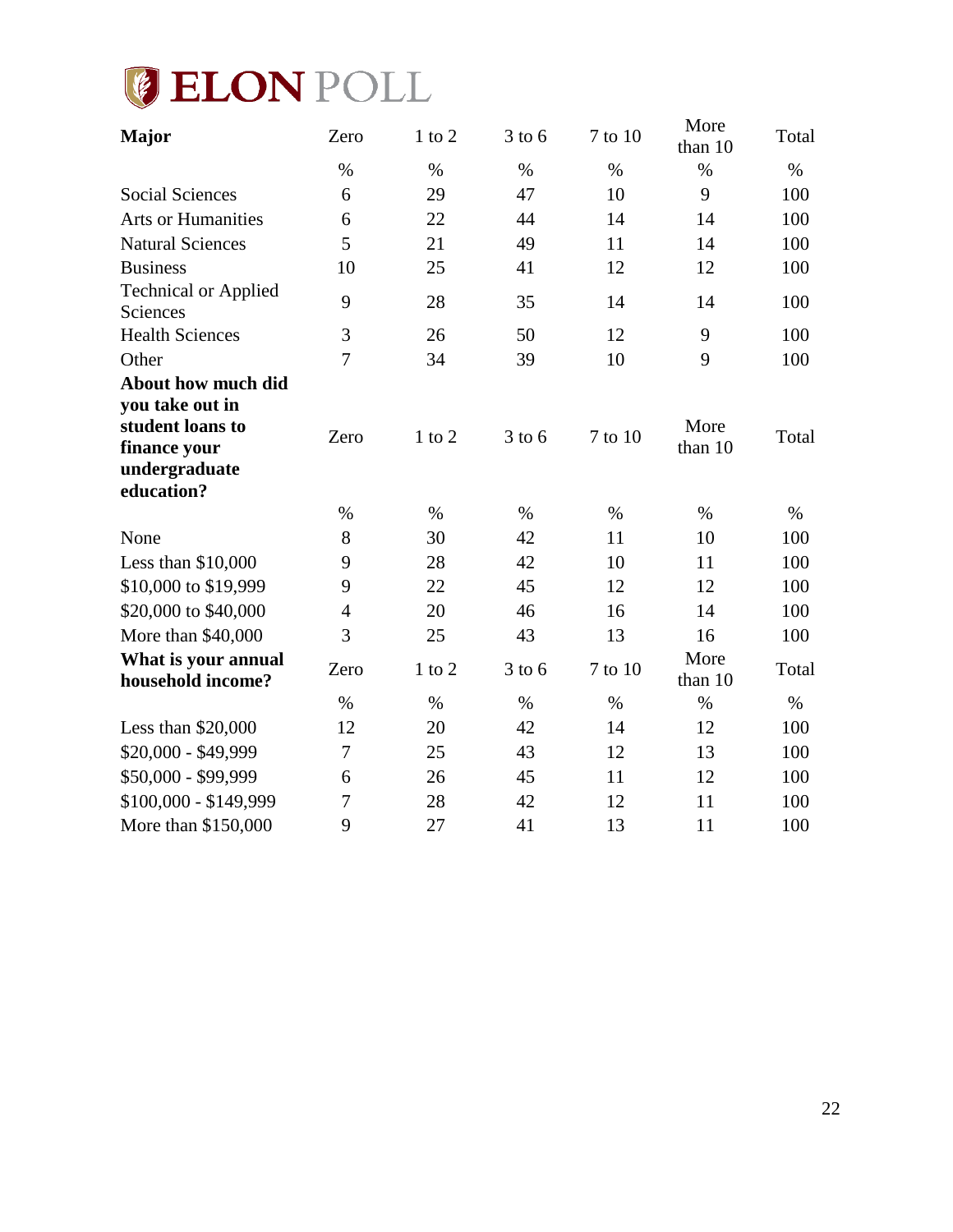# **CELON POLL**

# <span id="page-23-0"></span>**Cross Tabulations – Number of Close Friends**

#### **Overall, how would you rate your college experience?**

|              | Very<br>rewarding | Somewhat<br>rewarding | Slightly<br>rewarding | Not at all<br>rewarding | Total |
|--------------|-------------------|-----------------------|-----------------------|-------------------------|-------|
|              | $\%$              | %                     | $\%$                  | %                       | %     |
| Zero         | 26                | 43                    | 22                    | 9                       | 100   |
| $1$ to $2$   | 49                | 41                    | 8                     | 2                       | 100   |
| $3$ to 6     | 63                | 32                    | 5                     | $\theta$                | 100   |
| 7 to 10      | 73                | 23                    | 4                     |                         | 100   |
| More than 10 | 75                | 23                    |                       |                         | 100   |
| Total        | 58                | 33                    |                       |                         | 100   |

# **Considering both the costs and benefits of your college experience, was attending college "worth it" for you personally?**

|              | Definitely<br>yes | Probably yes |      | Probably not Definitely not | Total |
|--------------|-------------------|--------------|------|-----------------------------|-------|
|              | $\%$              | $\%$         | $\%$ | $\%$                        | %     |
| Zero         | 40                | 38           | 14   | 8                           | 100   |
| $1$ to $2$   | 64                | 26           | 8    | $\mathcal{D}_{\cdot}$       | 100   |
| $3$ to 6     | 68                | 26           |      |                             | 100   |
| 7 to 10      | 73                | 23           | 4    |                             | 100   |
| More than 10 | 74                | 23           | 3    |                             | 100   |
| Total        | 66                | 27           | 6    |                             | 100   |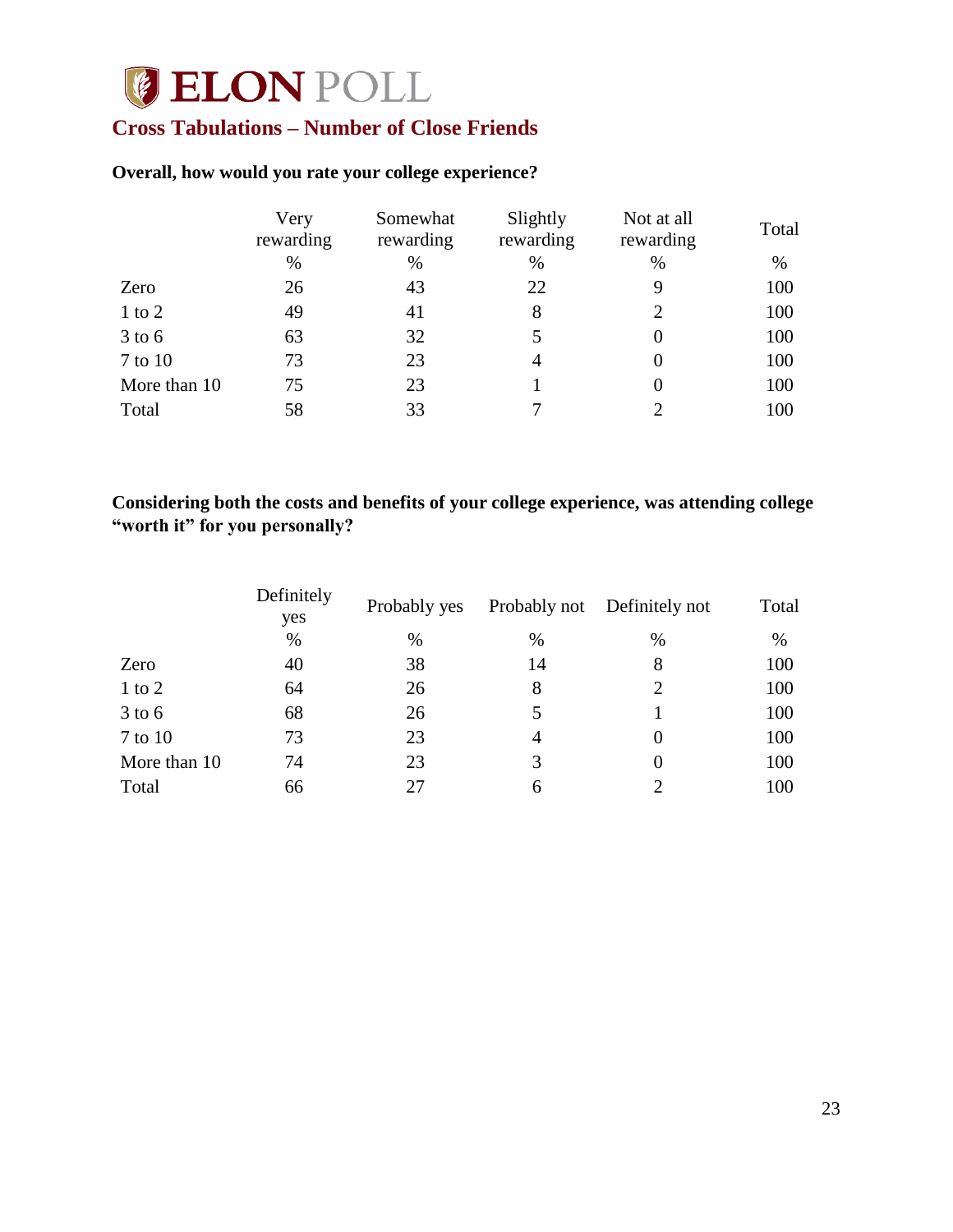# **CELON POLL**

| <b>Overall, how would</b><br>you rate your college                 | Zero                   | $1$ to $2$ | $\frac{3 \text{ to } 6}{2 \text{ to } 6}$ | 7 to 10          | More              | Total        |
|--------------------------------------------------------------------|------------------------|------------|-------------------------------------------|------------------|-------------------|--------------|
| experience?                                                        |                        |            |                                           |                  | than $10$         |              |
|                                                                    | %                      | $\%$       | $\%$                                      | $\%$             | $\%$              | $\%$         |
| Very rewarding                                                     | $\overline{4}$         | 21         | 45                                        | 17               | 13                | 100          |
| Somewhat rewarding                                                 | 13                     | 30         | 41                                        | 10               | $\tau$            | 100          |
| Slightly rewarding                                                 | 32                     | 29         | 29                                        | 8                | $\overline{2}$    | 100          |
| Not at all rewarding                                               | 56                     | 30         | 11                                        | $\boldsymbol{0}$ | 3                 | 100          |
| <b>College Worth it?</b>                                           | Zero                   | $1$ to $2$ | $\frac{3 \text{ to } 6}{2 \text{ to } 6}$ | $7$ to $10$      | More<br>than 10   | <b>Total</b> |
|                                                                    | %                      | $\%$       | $\%$                                      | $\%$             | $\%$              | %            |
| Definitely yes                                                     | 6                      | 24         | 44                                        | 15               | 11                | 100          |
| Probably yes                                                       | 14                     | 24         | 42                                        | 12               | 8                 | 100          |
| Probably not                                                       | 23                     | 32         | 33                                        | 8                | $\overline{4}$    | 100          |
| Definitely not                                                     | 49                     | 27         | 18                                        | 3                | 3                 | 100          |
| In what year did you                                               |                        |            |                                           |                  | More              |              |
| graduate from<br>college?                                          | Zero                   | $1$ to $2$ | $3$ to 6                                  | $7$ to $10$      | than $10$         | <b>Total</b> |
|                                                                    | $\%$                   | %          | $\%$                                      | $\%$             | $\%$              | %            |
| 2009-2018                                                          | 10                     | 20         | 43                                        | 16               | 10                | 100          |
| 1997-2008                                                          | 7                      | 25         | 44                                        | 14               | 11                | 100          |
| 1987-1996                                                          | 11                     | 21         | 41                                        | 18               | 9                 | 100          |
| 1977-1986                                                          | 14                     | 26         | 43                                        | 10               | $\tau$            | 100          |
| Before 1977                                                        | 10                     | 32         | 39                                        | 9                | 11                | 100          |
| Did at least one of                                                |                        |            |                                           |                  |                   |              |
| your parents or legal<br>guardians complete<br>college before you? | Zero                   | $1$ to $2$ | $\frac{3 \text{ to } 6}{2}$               | $7$ to $10$      | More<br>than $10$ | Total        |
|                                                                    | %                      | $\%$       | $\%$                                      | %                | $\%$              | $\%$         |
| Yes                                                                | 5                      | 22         | 43                                        | 17               | 12                | 100          |
| No                                                                 | 15                     | 26         | 41                                        | 10               | 7                 | 100          |
|                                                                    | Zero                   | $1$ to $2$ | $3$ to 6                                  | $7$ to $10$      | More              | Total        |
| Age                                                                |                        |            |                                           |                  | than $10$         |              |
|                                                                    | $\%$<br>$\overline{7}$ | $\%$       | $\%$                                      | $\%$             | $\%$              | $\%$         |
| 18-34<br>35-44                                                     | $\boldsymbol{7}$       | 20         | 44                                        | 17               | 12                | 100          |
| 45-64                                                              | 13                     | 23<br>26   | 45<br>41                                  | 15<br>12         | 10<br>8           | 100          |
|                                                                    |                        |            |                                           |                  |                   | 100          |
| $65+$                                                              | 13                     | 30         | 38                                        | 9                | 10                | 100          |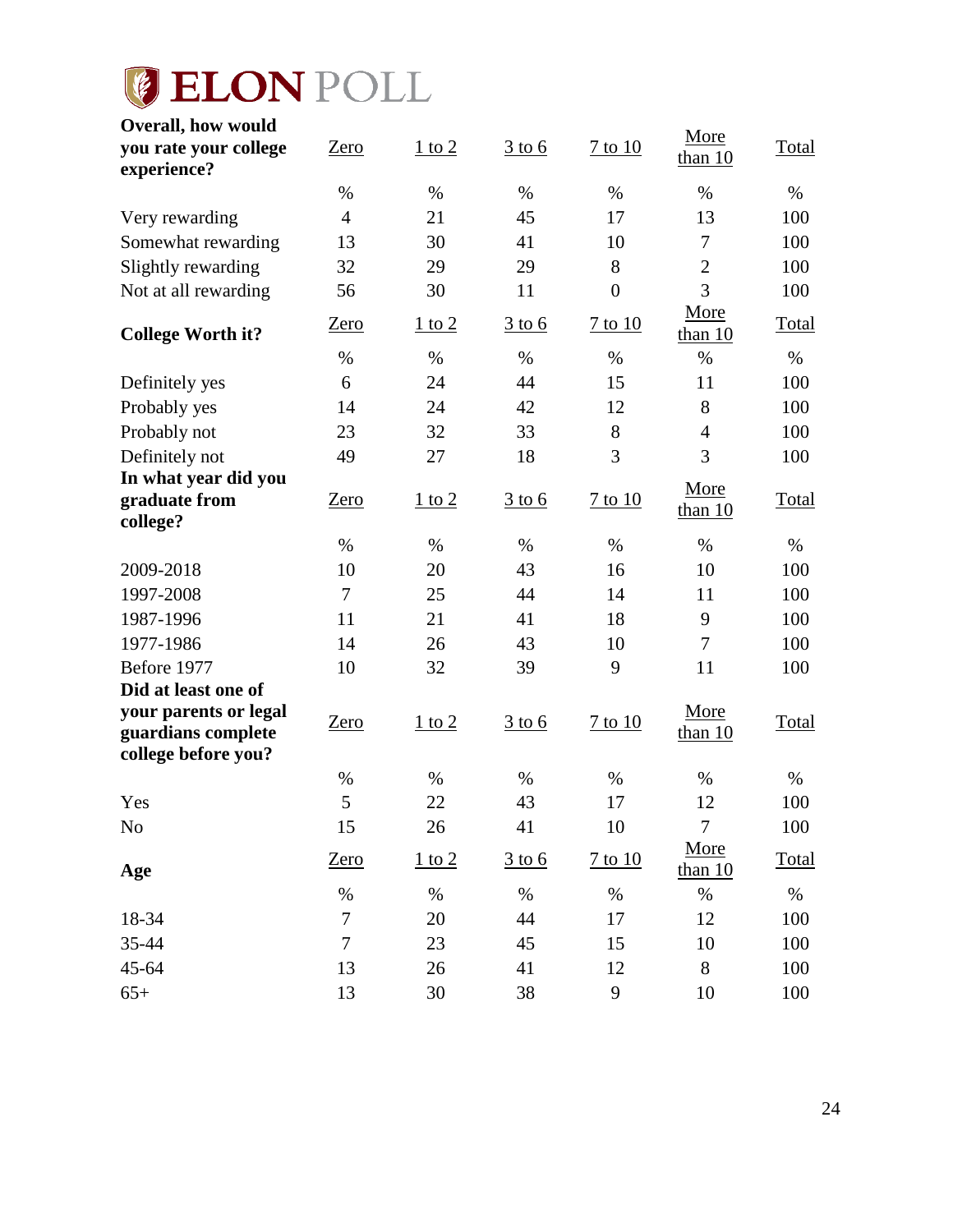

|                                    |      |               |            |         | More    |       |
|------------------------------------|------|---------------|------------|---------|---------|-------|
| <b>Sex</b>                         | Zero | $1$ to $2$    | $3$ to $6$ | 7 to 10 | than 10 | Total |
|                                    | $\%$ | $\%$          | $\%$       | $\%$    | $\%$    | $\%$  |
| Male                               | 11   | 23            | 42         | 13      | 11      | 100   |
| Female                             | 9    | 26            | 42         | 14      | 9       | 100   |
|                                    |      |               |            |         | More    |       |
| Race                               | Zero | $1$ to $2$    | $3$ to 6   | 7 to 10 | than 10 | Total |
|                                    | $\%$ | $\%$          | $\%$       | $\%$    | $\%$    | $\%$  |
| White                              | 10   | 24            | 42         | 14      | 10      | 100   |
| <b>Black</b>                       | 5    | 21            | 48         | 17      | 8       | 100   |
| Hispanic                           | 9    | 25            | 47         | 13      | 6       | 100   |
| Other                              | 12   | 26            | 39         | 13      | 10      | 100   |
|                                    |      |               |            |         | More    |       |
| <b>Final Degree</b>                | Zero | $1$ to $2\,$  | $3$ to 6   | 7 to 10 | than 10 | Total |
|                                    | $\%$ | $\%$          | $\%$       | $\%$    | $\%$    | $\%$  |
| <b>Bachelor's Only</b>             | 11   | 25            | 42         | 13      | 9       | 100   |
| <b>Graduate Degree</b>             | 9    | 23            | 42         | 14      | 12      | 100   |
| What types of                      |      |               |            |         |         |       |
| degrees were offered               |      |               |            |         |         |       |
| at your                            |      |               |            |         |         |       |
| undergraduate                      |      |               |            |         |         |       |
| institution when you               |      |               |            |         | More    |       |
| attended?                          | Zero | $1$ to $2$    | $3$ to 6   | 7 to 10 | than 10 | Total |
|                                    | $\%$ | $\frac{0}{0}$ | $\%$       | $\%$    | $\%$    | $\%$  |
| <b>Bachelor Degrees</b>            | 12   | 26            | 40         | 13      | 9       | 100   |
| Only<br><b>Bachelor and Master</b> |      |               |            |         |         |       |
| Degrees                            | 9    | 24            | 43         | 14      | 10      | 100   |
| Bachelor, Masters and              |      |               |            |         |         |       |
| <b>Doctoral Degrees</b>            | 10   | 24            | 43         | 14      | 10      | 100   |
|                                    |      |               |            |         |         |       |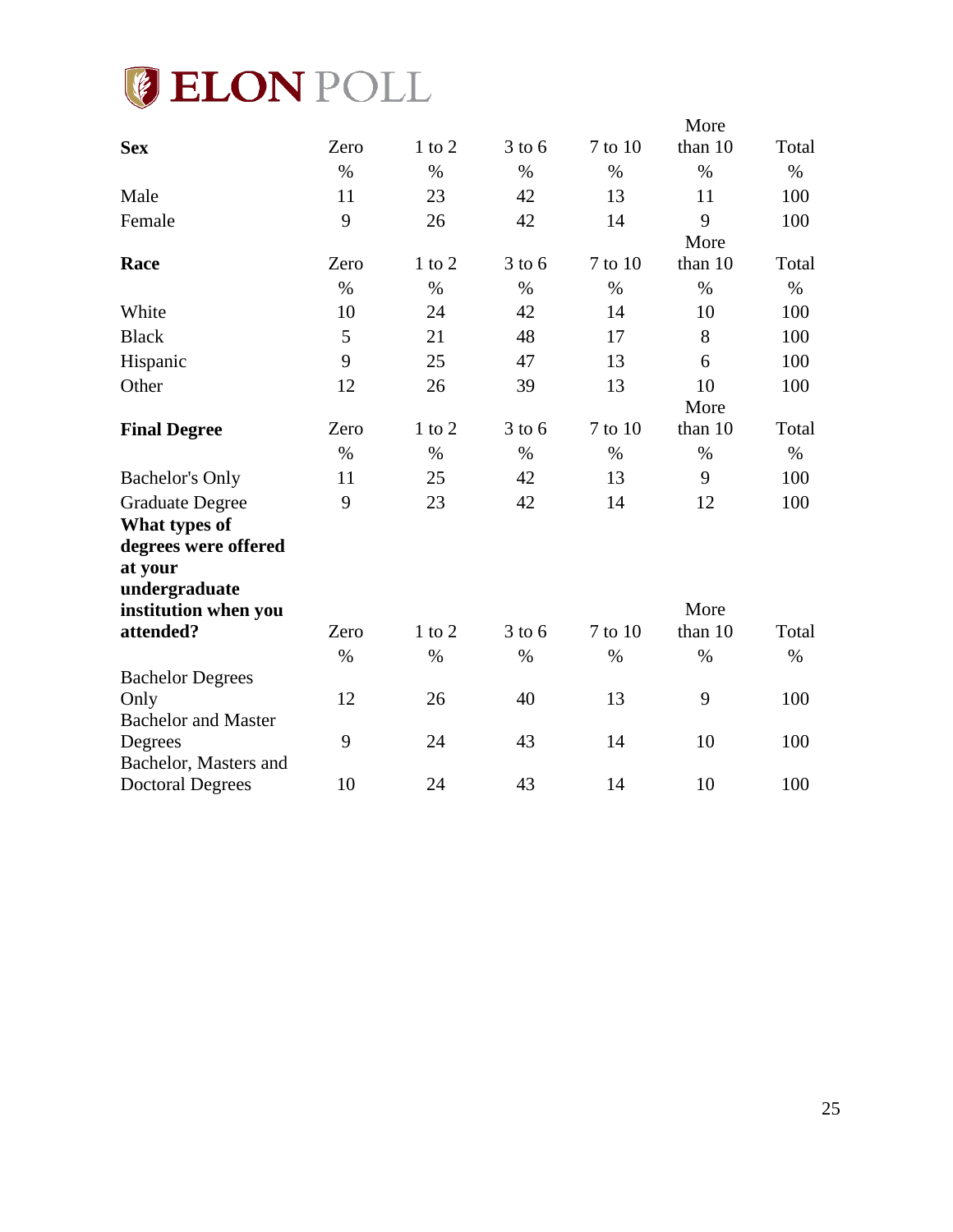# *I***B ELON POLL**

| In terms of number<br>of undergraduates, |      |            |            |         |         |       |
|------------------------------------------|------|------------|------------|---------|---------|-------|
| was your college                         |      |            |            |         |         |       |
| small, medium or                         |      |            |            |         | More    |       |
| large?                                   | Zero | $1$ to $2$ | $3$ to 6   | 7 to 10 | than 10 | Total |
|                                          | $\%$ | $\%$       | $\%$       | $\%$    | $\%$    | $\%$  |
| Small $\langle 3,000 \rangle$            |      |            |            |         |         |       |
| undergraduate                            |      |            |            |         |         |       |
| students)                                | 10   | 27         | 36         | 15      | 11      | 100   |
| Medium (3,000-                           |      |            |            |         |         |       |
| 10,000 undergraduate                     |      |            |            |         |         |       |
| students)                                | 11   | 24         | 42         | 14      | 9       | 100   |
| Large $(>10,000$                         |      |            |            |         |         |       |
| undergraduate                            |      |            |            |         |         |       |
| students)                                | 9    | 23         | 45         | 13      | 10      | 100   |
| Did you take most of                     |      |            |            |         |         |       |
| your undergraduate                       |      |            |            |         |         |       |
| classes online or in-                    |      |            |            |         | More    |       |
| person?                                  | Zero | $1$ to $2$ | $3$ to 6   | 7 to 10 | than 10 | Total |
|                                          | $\%$ | $\%$       | $\%$       | $\%$    | $\%$    | $\%$  |
| Online                                   | 17   | 32         | 33         | 6       | 12      | 100   |
| In-person                                | 10   | 24         | 43         | 14      | 9       | 100   |
| Did most students at                     |      |            |            |         |         |       |
| your college live on                     |      |            |            |         |         |       |
| campus (or in                            |      |            |            |         |         |       |
| student housing near                     |      |            |            |         | More    |       |
| campus)?                                 | Zero | $1$ to $2$ | $3$ to 6   | 7 to 10 | than 10 | Total |
|                                          | $\%$ | $\%$       | $\%$       | $\%$    | $\%$    | $\%$  |
| Most lived on or near                    |      |            |            |         |         |       |
| campus                                   | 7    | 22         | 46         | 15      | 10      | 100   |
| Most commuted to                         |      |            |            |         |         |       |
| campus                                   | 16   | 30         | 35         | 12      | 8       | 100   |
| Did you live on                          |      |            |            |         |         |       |
| campus for at least a                    |      |            |            |         | More    |       |
| year while in college?                   | Zero | $1$ to $2$ | $3$ to $6$ | 7 to 10 | than 10 | Total |
|                                          | $\%$ | $\%$       | $\%$       | $\%$    | $\%$    | $\%$  |
| Yes                                      | 5    | 20         | 46         | 17      | 12      | 100   |
| N <sub>o</sub>                           | 17   | 31         | 37         | 9       | 6       | 100   |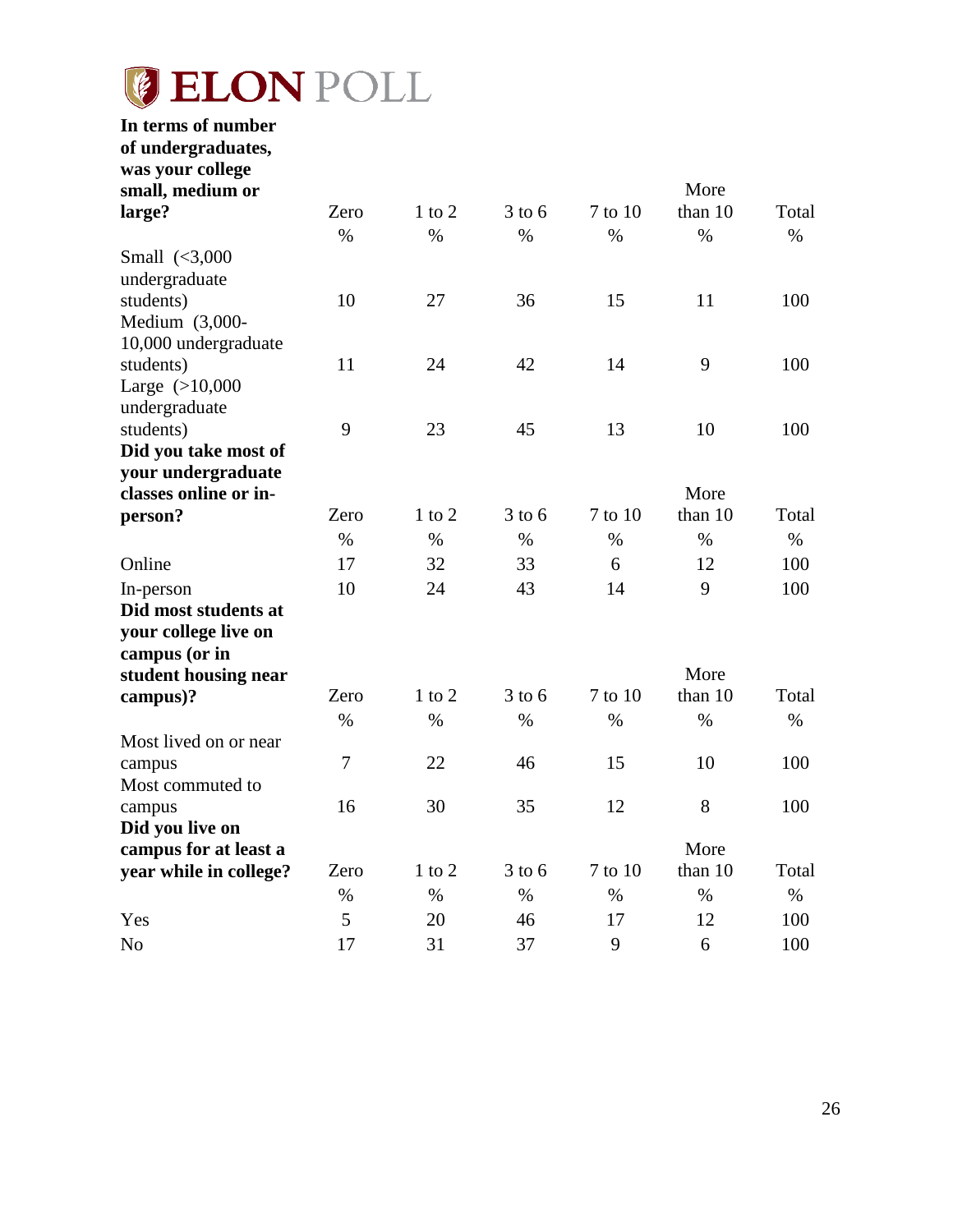

|                             |      |               |          |         | More            |       |
|-----------------------------|------|---------------|----------|---------|-----------------|-------|
| <b>Major</b>                | Zero | $1$ to $2$    | $3$ to 6 | 7 to 10 | than 10         | Total |
|                             | $\%$ | $\frac{0}{0}$ | $\%$     | $\%$    | $\%$            | $\%$  |
| <b>Social Sciences</b>      | 8    | 24            | 44       | 13      | 11              | 100   |
| <b>Arts or Humanities</b>   | 7    | 22            | 45       | 19      | 9               | 100   |
| <b>Natural Sciences</b>     | 8    | 25            | 42       | 18      | $\overline{7}$  | 100   |
| <b>Business</b>             | 12   | 25            | 39       | 15      | 10              | 100   |
| <b>Technical or Applied</b> |      |               |          |         |                 |       |
| Sciences                    | 10   | 26            | 42       | 9       | 13              | 100   |
| <b>Health Sciences</b>      | 9    | 27            | 43       | 12      | 8               | 100   |
| Other                       | 16   | 25            | 41       | 10      | 9               | 100   |
| About how much did          |      |               |          |         |                 |       |
| you take out in             |      |               |          |         |                 |       |
| student loans to            |      |               |          |         |                 |       |
| finance your                |      |               |          |         |                 |       |
| undergraduate<br>education? | Zero | $1$ to $2$    | $3$ to 6 | 7 to 10 | More<br>than 10 | Total |
|                             |      |               |          |         |                 |       |
|                             | $\%$ | $\%$          | $\%$     | $\%$    | $\%$            | $\%$  |
| None                        | 13   | 27            | 39       | 13      | 8               | 100   |
| Less than $$10,000$         | 10   | 26            | 43       | 12      | 9               | 100   |
| \$10,000 to \$19,999        | 8    | 20            | 47       | 15      | 11              | 100   |
| \$20,000 to \$40,000        | 5    | 21            | 44       | 17      | 13              | 100   |
| More than \$40,000          | 11   | 24            | 41       | 14      | 11              | 100   |
| What is your annual         |      |               |          |         | More            |       |
| household income?           | Zero | $1$ to $2$    | $3$ to 6 | 7 to 10 | than 10         | Total |
|                             | $\%$ | $\%$          | $\%$     | $\%$    | $\%$            | $\%$  |
| Less than $$20,000$         | 18   | 34            | 24       | 16      | 8               | 100   |
| \$20,000 - \$49,999         | 14   | 23            | 43       | 11      | 9               | 100   |
| \$50,000 - \$99,999         | 8    | 26            | 43       | 14      | 9               | 100   |
| $$100,000 - $149,999$       | 7    | 24            | 43       | 14      | 12              | 100   |
| More than \$150,000         | 8    | 19            | 44       | 15      | 14              | 100   |
|                             |      |               |          |         |                 |       |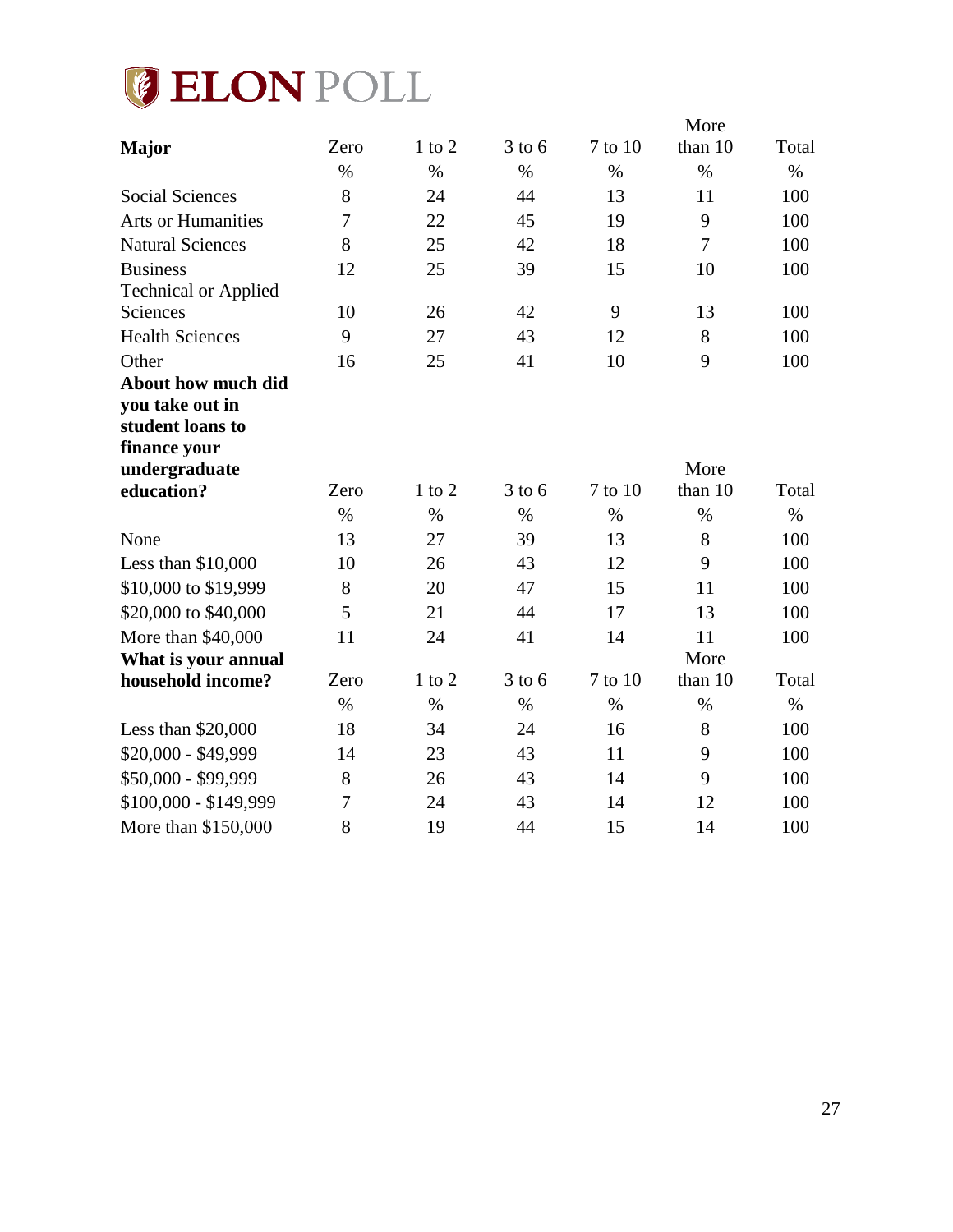

# <span id="page-28-0"></span>**Methodological Information**

| Mode:                       | Online                                                            |                                        |               |         |  |  |
|-----------------------------|-------------------------------------------------------------------|----------------------------------------|---------------|---------|--|--|
| Population:                 | Adult residents of United States with a Bachelor Degree or Higher |                                        |               |         |  |  |
| Dates in the field:         | July 30-July 31, 2018                                             |                                        |               |         |  |  |
| Sample Size:                | Total (4,006)                                                     | {Peer $(2,047)$ }                      | Faculty/Staff | (1,959) |  |  |
| <b>Weighting Variables:</b> |                                                                   | Race, Gender, Age, Education, Income   |               |         |  |  |
| Credibility Intervals       |                                                                   | Peer $-2.1\%$ ; Faculty/Staff $-2.2\%$ |               |         |  |  |

|                                                |                                  | <b>Census</b><br><b>Value</b> | Unweighted<br><b>Value</b> | Weighted<br><b>Value</b> |
|------------------------------------------------|----------------------------------|-------------------------------|----------------------------|--------------------------|
| <b>Sex</b>                                     | Male                             | 48.6%                         | 48.1%                      | 48.6%                    |
|                                                | Female                           | 51.4%                         | 51.9%                      | 51.4%                    |
|                                                | <b>Northeast</b>                 | 20.9%                         | 21.2%                      | 20.9%                    |
| <b>Census Region</b><br><i>*Coded from ZIP</i> | Midwest                          | 20.3%                         | 21.3%                      | 20.3%                    |
| code                                           | South                            | 34.7%                         | 36.7%                      | 34.7%                    |
|                                                | West                             | 24.0%                         | 20.8%                      | 24.0%                    |
| Education                                      | <b>Bachelor</b> only<br>Graduate | 62.1%                         | 68.8%                      | 62.1%                    |
|                                                | Degree                           | 37.9%                         | 31.2%                      | 37.9%                    |
| Race                                           | White<br>African                 | 68.0%                         | 74.2%                      | 68.0%                    |
|                                                | American                         | 7.6%                          | 7.1%                       | 7.6%                     |
|                                                | Hispanic                         | 6.9%                          | 5.1%                       | 6.9%                     |
|                                                | <i>Other</i>                     | 17.5%                         | 13.7%                      | 17.5%                    |
| $\underline{Age}$                              | 18-34                            | 26.3%                         | 28.1%                      | 26.3%                    |
|                                                | 35-44                            | 19.9%                         | 18.1%                      | 19.9%                    |
|                                                | $45 - 64$                        | 35.5%                         | 36.0%                      | 35.5%                    |
|                                                | $65+$                            | 18.3%                         | 17.8%                      | 18.3%                    |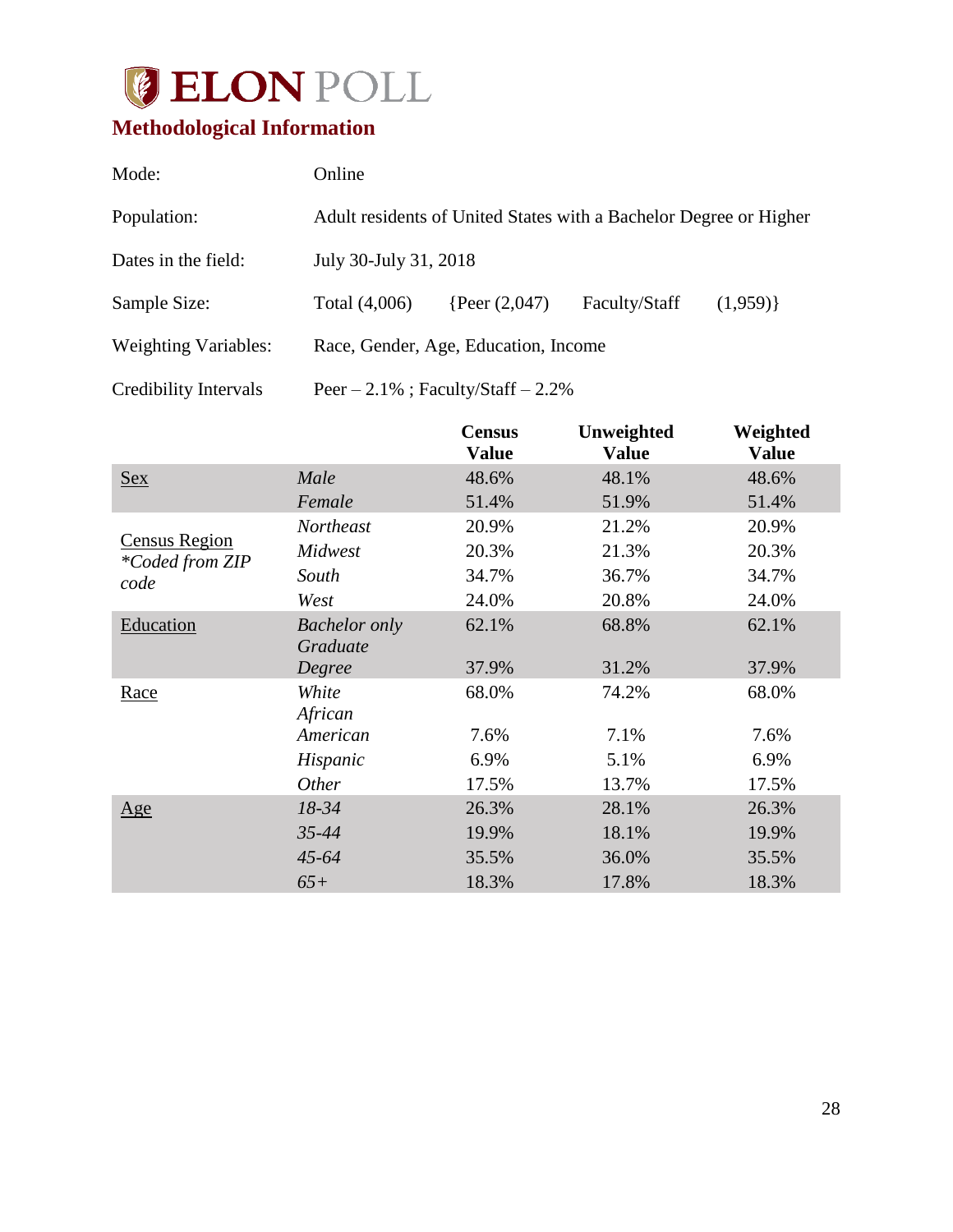

#### *Procedure*

For this survey, the Elon University Poll used an online opt-in sample provided by Lucid, LLC. Respondents were recruited for this sample from many sample providers in the Lucid marketplace. Respondents received small amounts of compensation in exchange for their opinions.

For the administration of the survey, the Elon University Poll used Qualtrics. We only included interviews in the final data if respondents spent a minimum length of time on the interview. A survey was considered complete only if a respondent progressed through the entire survey.

Respondents randomly received only one of two batteries: the peer relationship battery or the faculty staff relationship battery. Quotas on race, sex and age were applied prior to survey commencement. Cases were deleted if respondent completed the survey in less than 2 minute, more than 20 minutes, or with open-ended answers that clearly implied interviews were illegitimate.

#### *Weighting*

Weights were generated in Stata using a technique known as iterative proportional fitting, also known as raking. We typically weight results from the Elon University Poll on multiple demographic characteristics. In the case of this survey, weight variables were calculated based on American Community Survey (U.S. Census) parameters for age, race, sex, education, and region.

#### *Credibility Interval*

Unlike a traditional random digit-dial telephone survey, online opt-in surveys do not have traditional margin of errors because they do not adhere to assumptions of random selection. To account for uncertainty inherent in any sample-based research design, we provide credibility intervals. More information about this technique [can be found here.](https://www.aapor.org/Education-Resources/Election-Polling-Resources/Margin-of-Sampling-Error-Credibility-Interval.aspx) The credibility intervals were calculated by inflating traditional confidence intervals by design effects. For the faculty/staff survey this means  $(1.025 * 2.21 = 2.3)$ . For the peer survey this means: . $(1.038 *$  $2.17) = 2.2.$ 

#### *Support for Transparency*

The Elon University Poll supports transparency in survey research and is a charter member of the American Association for Public Opinion Research Transparency Initiative, which is a program promoting openness and transparency about survey research methods and operations among survey research professionals and the industry. All information about the Elon University Poll that we released to the public conforms to reporting conventions recommended by the American Association for Public Opinion Research and the National Council on Public Polls.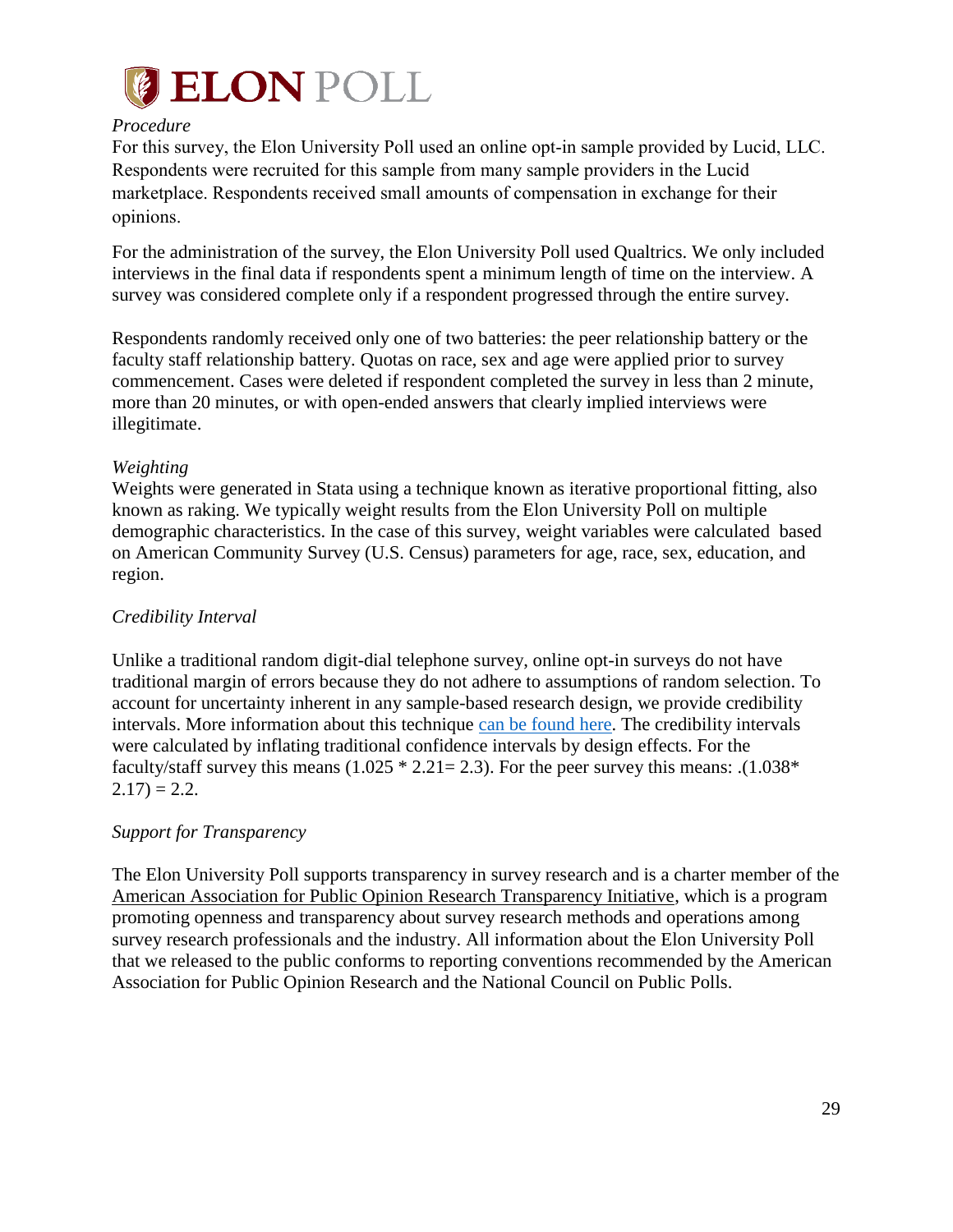

# <span id="page-30-0"></span>**Frequently Asked Questions**

#### **1. Who pays for the Elon University Poll?**

Elon University fully funds the Elon University Poll. The poll operates under the auspices of the College of Arts and Sciences at Elon University, led by Dean Gabie Smith. The Elon University administration, led by Dr. Connie Ledoux Book, president of the university, fully supports the Elon University Poll as part of its service to the community. Because of this generous support, the Elon University poll does not engage in any contract work. This permits the Elon University Poll to operate as a neutral, non-biased, non-partisan resource.

#### **2. Does the Elon University Poll favor a certain party?**

The Elon University Poll is an academic, non-partisan survey. We do not engage or work with any political candidates or parties. We employ best practices to ensure the results are not biased.

#### **3. Did you weight the data?**

Yes. We apply weights to the data. For this survey, an iterative proportional fitting algorithm generated weights based on U.S. Census Bureau American Community Survey data.

#### **4. What did respondents know about the survey before agreeing to take the survey?**

During survey recruitment, respondents saw a title that the survey was about higher education. In the introductory screen, respondents read, "We are hoping to understand what aspects of the college experience matter most for life outcomes."

#### **5. What are the advantages and disadvantages of online opt-in surveys over traditional random-digital dial surveys?**

Traditional telephone surveys have an advantage over online surveys in that assumptions of equal probability of selection are more appropriate. However, our opinion is that declining telephone response rates and the growth in online sample pool sizes has narrowed quality differences between the two modes. In the case of a specialized population survey as large as this one, a telephone survey would have been logistically and financially infeasible.